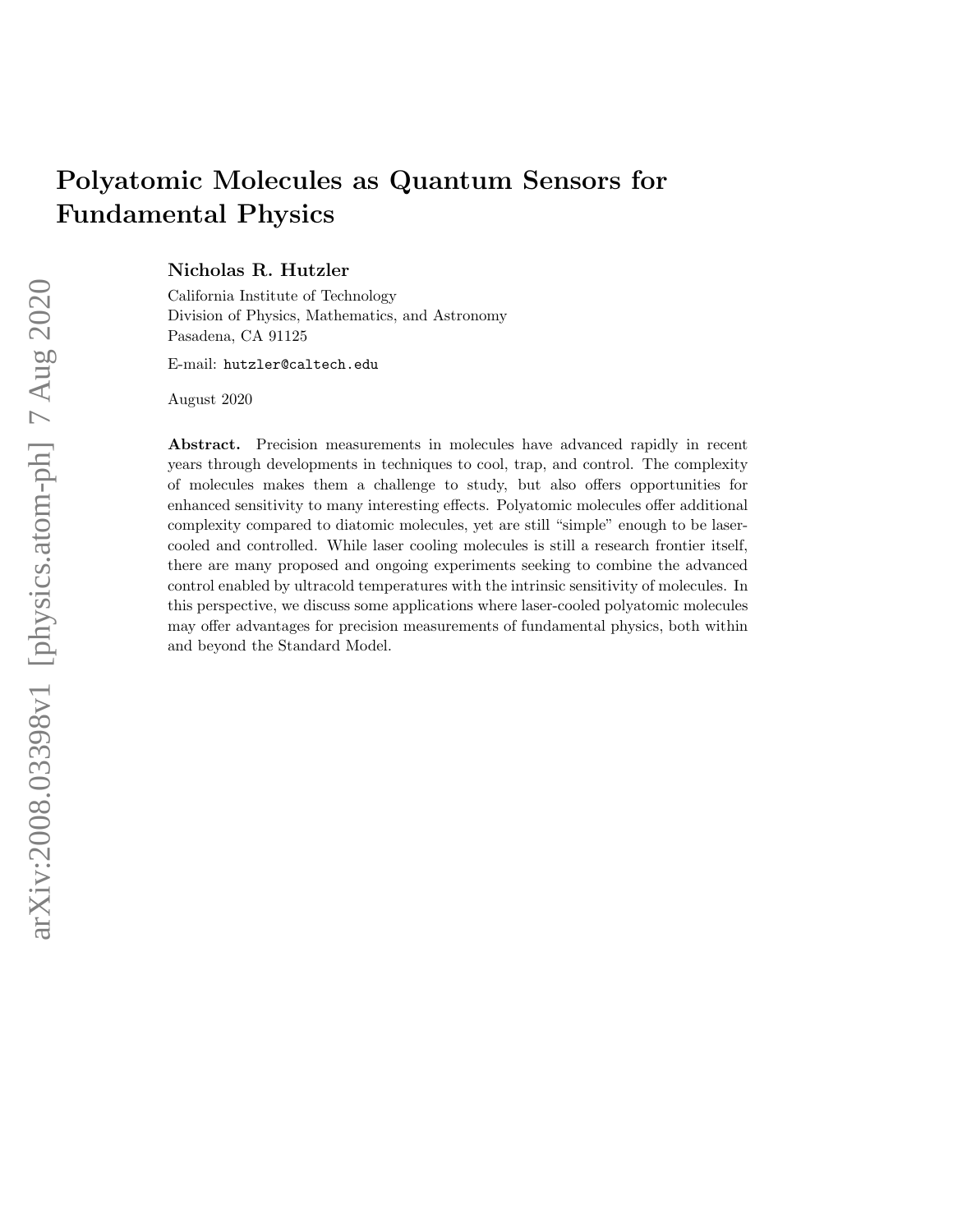# 1. Introduction

Atoms and molecules can serve as sensitive probes of essentially every particle, force, and interaction – both known and unknown [\[1\]](#page-19-0). From measuring gravity to searching for supersymmetry, atoms and molecules make profound contributions to our understanding of the universe, often using experiments that can fit on a (possibly large) table. An important advantage is the availability of techniques to control their degrees of freedom, both classical and quantum, and make measurements with extreme precision. In this perspective we will focus on an emerging area – laser-cooled polyatomic molecules – and the contributions which they could make to fundamental physics.

Molecules are of interest not just for their applications to fundamental physics [\[1,](#page-19-0) [2,](#page-19-1) [3,](#page-19-2) [4\]](#page-19-3), but also to quantum chemistry [\[5,](#page-19-4) [6\]](#page-19-5), quantum matter [\[6,](#page-19-5) [7\]](#page-19-6), quantum information [\[8\]](#page-19-7), and more. Their complexity is a powerful feature; they have more states, more energy scales, more interactions, and more interacting bodies compared to atoms. Complexity is not always better, as it makes them difficult control and understand, but advances in experimental and theoretical techniques have started to make possible many of the exciting promised applications. Advanced methods to cool and control molecules, including laser cooling [\[9,](#page-19-8) [10\]](#page-19-9), promise a revolution in molecular science like they did for atomic science.

The additional internal degrees of freedom and chemical diversity of polyatomic molecules make them a promising platform for many areas of research. In this perspective we will focus on fundamental physics, but polyatomic molecules also have specific advantages for quantum information and many-body physics  $[11, 12, 13, 14]$  $[11, 12, 13, 14]$  $[11, 12, 13, 14]$  $[11, 12, 13, 14]$  $[11, 12, 13, 14]$  $[11, 12, 13, 14]$  $[11, 12, 13, 14]$ , and give many more chemical bonds and reactions to study with full quantum control [\[5\]](#page-19-4). One critical difference compared to diatomic molecules [\[15\]](#page-19-14) is that polyatomics, by which we mean molecules with three or more atoms, have additional mechanical degrees of freedom – they can rotate and vibrate in many ways. How these additional degrees of freedom can benefit precision measurements is the focus of this perspective.

First, we begin with a very brief introduction to the relevant properties of polyatomic molecules, including their multiple degrees of freedom, and the ability to generically polarize them in small electric fields. Next, we discuss some aspects of laser cooling molecules, and how these techniques are applicable to polyatomic species. Finally, we describe some searches for fundamental physics which could benefit from the unique features of polyatomic molecules, in particular those which can be laser-cooled.

## 2. Polyatomic Molecules

The structure of polyatomic molecules is fantastically complex and diverse, so here we will only describe the features critical to understanding the experiments that we discuss [\[16,](#page-19-15) [17,](#page-19-16) [18\]](#page-19-17). A discussion of some important features of diatomic molecules can be found in the appendix. The first main difference relative to diatomics is that polyatomic molecules have multiple vibrational degrees of freedom. The vibrational state is often specified as  $(\nu_1 \ldots \nu_n)$ , where  $\nu_i$  is an integer counting the number of quanta in the  $i^{th}$  mode. For example, a linear triatomic of the form MOH, where M is much heavier than O, has three modes: M–O stretch, M–O–H bend, O–H stretch, which are typically denoted as modes 1, 2, 3, respectively.

Bending modes of a linear bond are doubly-degenerate since the bending can occur in either of two perpendicular planes.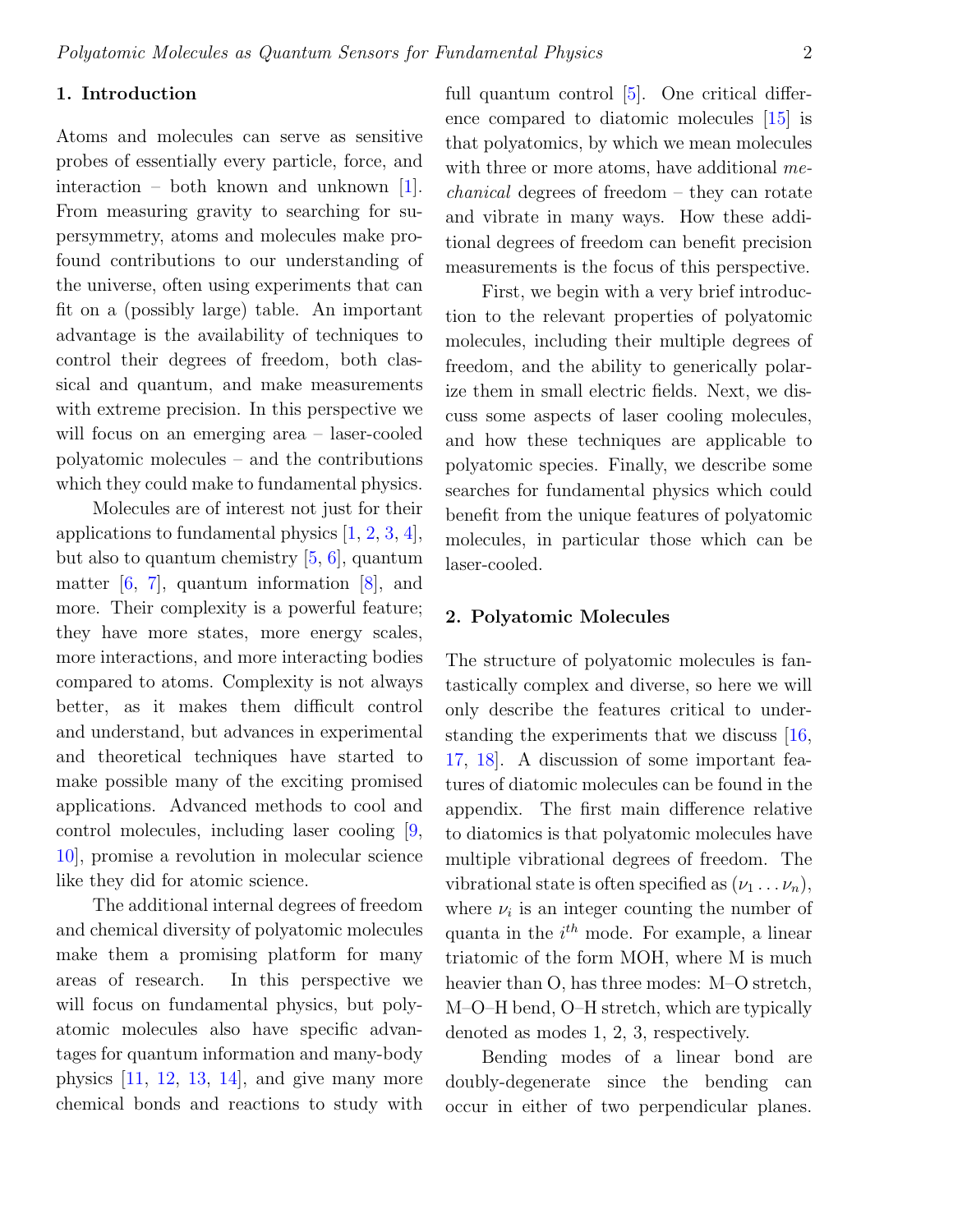Superpositions of these two modes with a phase difference correspond to states where the middle nucleus is orbiting around the symmetry axis with angular momentum  $\ell$ , as though it was a permanently bent molecule rotating around its symmetry axis. States with well-defined  $\ell$  are not parity eigenstates since reflection will interchange  $+\ell \leftrightarrow -\ell$ , so in free space the eigenstates are equal superpositions  $|+\ell\rangle \pm |-\ell\rangle$ . These states have opposite parity and are split by an amount called the  $\ell$ −doubling, typically tens of MHz. This is similar in many respects to  $\Lambda$ -doubling (see the appendix), and we shall consider it in more detail later. Therefore, each rotational level in these vibrational states is split into two states of opposite parity, as opposed to a ladder of rotational states with a well-defined, alternating parity when these doublets are absent. States which can support vibrational angular momentum include a superscript  $\ell$  in their state labels, such as  $(\nu_1 \nu_2^{\ell} \nu_3)$  for a linear triatomic (though this is often omitted for  $\nu_2 = 1$ , as there is only one possible value of  $\ell$ ).

An important type of non-linear molecule is the symmetric top, which has three nonzero moments of inertia but with two of them equal (unlike a linear molecule, which has two moments of inertia equal and one vanishing) such as  $NH_3$  or  $CaOCH_3$ . These molecules have additional rotational structure due to rotation about the symmetry axis, quantized by the number K. States with  $\pm K$  rotational quanta about the symmetry axis are nominally degenerate, but like  $\ell$ -doubling the field-free eigenstates are even and odd superpositions of  $\pm K$  with opposite parity. These Kdoublets are split by an amount even smaller than  $\ell$ –doublets, typically  $\leq 1$  MHz for the types of molecules considered here [\[19,](#page-19-18) [20\]](#page-19-19). Asymmetric top molecules, which have three

distinct moment of inertia, are also of interest and all of the advantages we shall discuss generally apply to them as well [\[21\]](#page-20-0), though we will not consider them specifically here.

### 2.1. Parity doubling and polarization

Parity doublets are a useful resource since they enable polarization in small electric fields. The electric dipole operator  $\vec{d} = e\vec{r}$  is parity-odd, and any parity eigenstate  $|\psi\rangle$  must therefore have a dipole moment of zero:  $\langle \psi | \vec{d} | \psi \rangle$  = 0. Since parity is a symmetry of free space (to good approximation), atomic and molecular eigenstates are parity eigenstates in the absence of applied fields. Non-zero dipole moments therefore arise as a result of mixing states of opposite parity, for example by applying a static electric field  $\mathcal{E}$ . The small splitting of parity doublets makes this happen at lower fields.

As an example, consider a two level system split by energy  $\hbar\Delta$  with states coupled by an electric field  $\mathcal{E}$ ,

.

$$
H = \begin{pmatrix} -\hbar \Delta/2 & -d\mathcal{E} \\ -d\mathcal{E} & +\hbar \Delta/2 \end{pmatrix}
$$

The energies of this system are given by

$$
E_{\pm} = \pm \frac{1}{2} \hbar \Delta \left[ 1 + 4 \eta^2 \right]^{1/2},
$$

where we have defined  $\eta \equiv |d\mathcal{E}|/\hbar\Delta$ . At very high fields,  $\eta \gg 1$ , we obtain the usual linear Stark shift  $\mathcal{E}_{\pm} \approx \pm d\mathcal{E}$ , whereas at low field we obtain quadratic shifts  $\Delta \mathcal{E}_{\pm} \approx$  $d^2\mathcal{E}^2/\hbar\Delta$ , as shown in figure [1.](#page-3-0) This is the characteristic behavior of an induced dipole, where the degree of polarization  $P$  is

$$
P = \left| \frac{\partial E_{\pm}}{\partial (d\mathcal{E})} \right| = \frac{2\eta}{\sqrt{1 + 4\eta^2}}
$$

The scale of the cross-over point from linear to quadratic is  $\eta \approx 1$ , or  $\hbar \Delta \approx$  $d\mathcal{E}$ . Therefore, the field required to polarize

.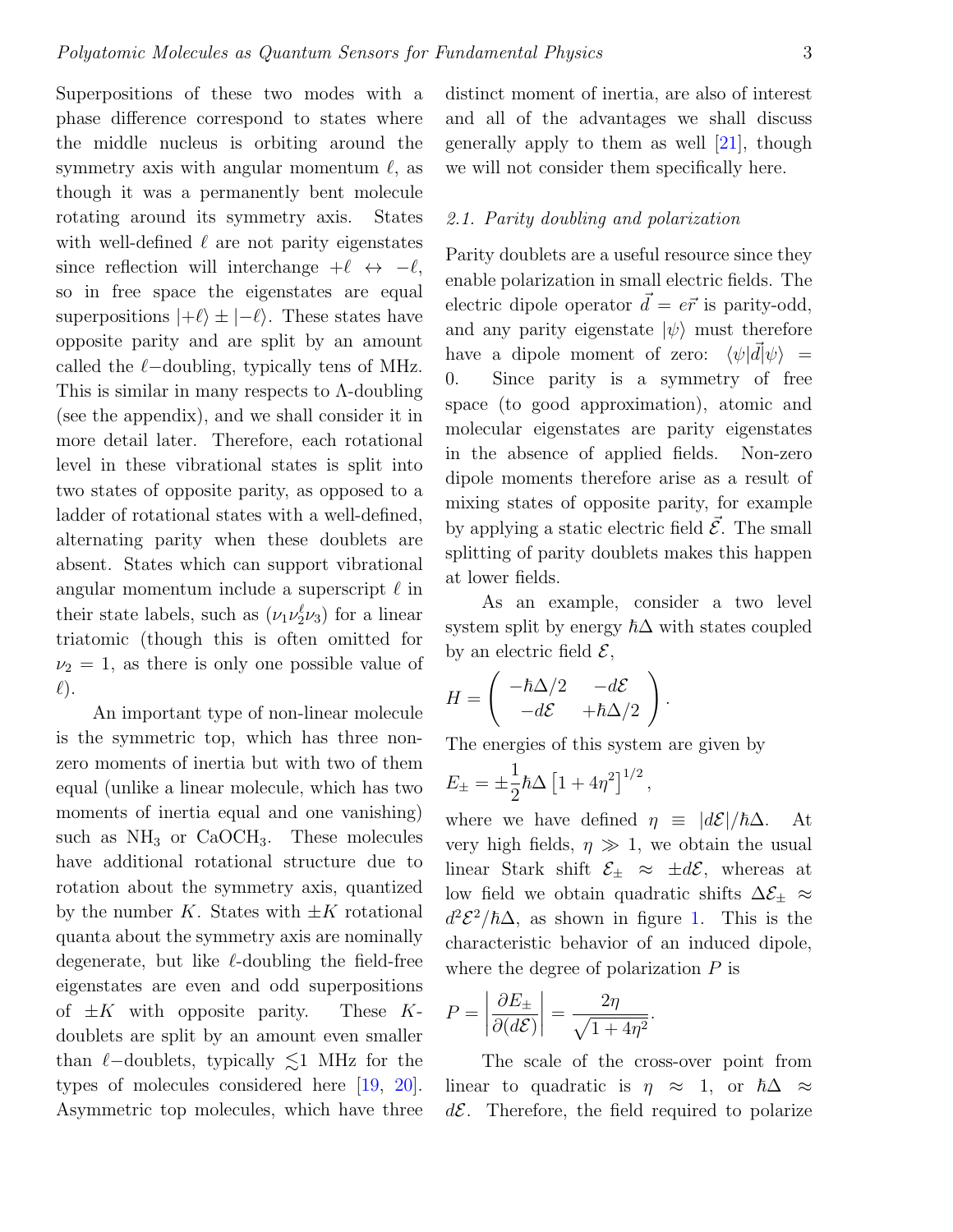

<span id="page-3-0"></span>Figure 1. Stark shifts and polarization in a model two level system. Top: The actual shifts (thick solid lines) transition from quadratic at low field to linear at high field, with a cross-over point where  $|d\mathcal{E}| \approx$  $\hbar\Delta$ . The states with linear shifts correspond to the molecular dipole polarized in the lab frame in one of two directions. This pair of states with equal-andopposite polarization is unique to systems with parity doublets. Bottom: Polarization is linear at low fields as the molecules have an induced dipole, and saturates at high fields as the dipole becomes fully induced.

something reduces linearly with the splitting of opposite parity states. A typical, atomic unit of dipole moment  $ea_0$  translates to an energy shift of  $\approx$ 1 MHz in 1 V/cm of electric field. Atoms must mix opposite parity electronic states, and are therefore limited to  $P \approx \eta \approx 10^{-3}$  even in large fields of  $\sim$ 100 kV/cm, whereas molecules can achieve  $P \sim 1$  by mixing rotational states in fields of ∼10 kV/cm, or by mixing parity doublets in fields of  $\leq 1$  kV/cm (even as low as 1 V/cm). Besides becoming polarized at smaller fields, the availability of states with equal-yet-opposite polarization has important implications which will be explored later.

Unfortunately, this splitting  $\Delta$  is never zero [\[19\]](#page-19-18), so molecules always have induced dipole moments. The sources of doubling mentioned above  $(\ell \text{ and } K)$ , along with the  $Λ$  or  $Ω$  doubling present in molecules with

non-zero electronic orbital angular momentum, as well as other sources of doubling such as tunneling (the classic example being  $NH<sub>3</sub>$  [\[16\]](#page-19-15)), are always split by some small amount. The specific origin is different for every source of doubling, but often involves the rotation of the molecule. For example, the non-linearity in a bending mode reduces the symmetry of the molecule as it can be viewed as a bent molecule rotating around its symmetry axis. This lifts the degeneracy of the moments of inertia about axes perpendicular to the symmetry axis, resulting in slightly different energy for the nominally degenerate bending modes as the molecule rotates.

There is a more qualitative argument to understand why states with  $\Lambda, \ell, \text{ and}$ K doublets can be easily polarized, and arises from the fact that they all are nonzero angular momentum projections on the internuclear axis  $\hat{n}$ , along which the molecular dipole points [\[22\]](#page-20-1). Consider a molecule with  $\ell > 0$  (the cases for  $\Lambda, K$  are similar) and rotation  $\vec{R} \perp \hat{n}$ , as shown in figure [2.](#page-4-0) These angular momenta are coupled via the rotational interaction described in the previous paragraph, or more generally Coriolis-type forces, so the total angular momentum  $\vec{J} =$  $\vec{\ell} + \vec{R}$  is the only good vector in the lab frame. Accordingly, since the molecular dipole moment  $\vec{d} \propto \hat{n} \propto \vec{\ell}$ , we have that  $\vec{d} \cdot \vec{J} \neq 0$ . The non-zero projection of the dipole moment along a good, lab-frame quantum number means that there is a linear dipole moment in the lab frame, and in fact this projection argument even gives the correct magnitude of the effect. Of course this argument ignores the fact that the  $\pm \ell$  states are split, but intuitively captures the importance of angular momentum projections on the internuclear axis. States with no angular momentum projection along the internuclear axis, for example  ${}^{2}\Sigma$  linear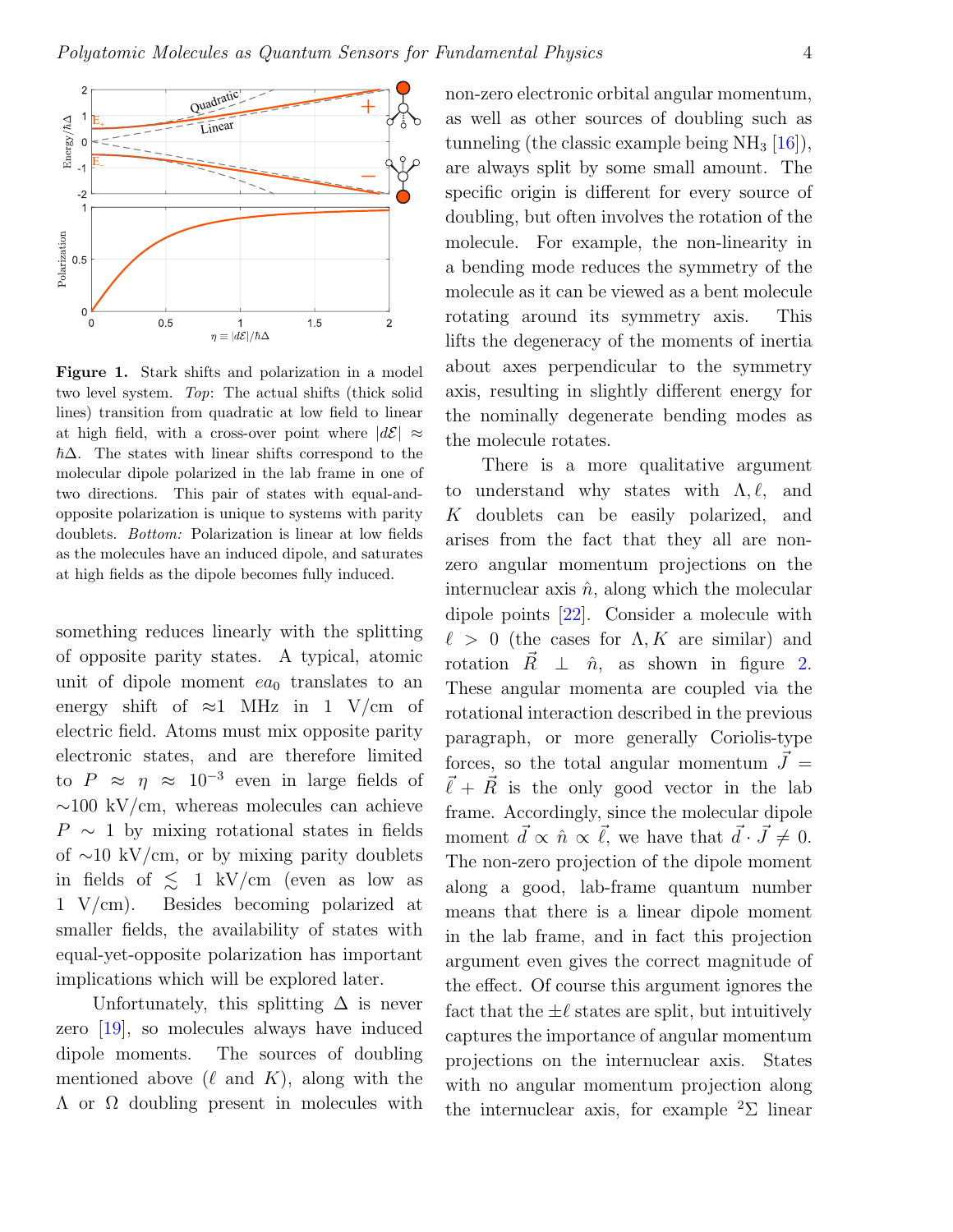molecules, correspondingly do not have linear Stark shifts, and even when fully polarized do not possess pairs of states with equal and opposite polarization.



<span id="page-4-0"></span>Figure 2. The importance of angular momenta with non-zero projection on the internuclear axis  $\hat{n}$ . Top: For a molecule (shown as diatomic for simplicity) where the total angular momentum  $\vec{J}$  has non-zero projection on the internuclear axis,  $\vec{J} \cdot \hat{n} \neq 0$ , the projection of the molecule-frame dipole moment on  $\vec{J}$  is non-zero,  $\vec{J} \cdot \vec{d} \neq 0$ . This occurs whenever there is some angular momentum quantized along  $\hat{n}$ , which can arise from electronic or mechanical means. Since  $\vec{J}$  is a good vector in the lab frame, the result is a linear Stark shift. Bottom: Angular momentum along the symmetry axis can , for example, due to rigid body rotations (left) bending (right).

Parity doublets are already of importance in diatomic molecular precision measurements  $[23, 24, 25]$  $[23, 24, 25]$  $[23, 24, 25]$  $[23, 24, 25]$  $[23, 24, 25]$ , where they arise as a result of  $\Lambda$  or  $\Omega$  doubling. However, the generic availability of parity doublets in polyatomic molecules is largely independent of electronic structure. Much of what we discuss here will depend on some particular electronic structure, such as laser cooling and sensitivity to fundamental symmetry violations, so polyatomic molecules offer new opportunities to combine these features.

As an aside, it is important to note that no permanent dipole moment has ever been observed, and could only arise from exotic symmetry-violating physics as we shall discuss later. Objects frequently claimed to have permanent electric dipole moments, such as  $H_2O$ ,  $NH_3$ , NaCl, etc. in fact have *induced* dipole moments. These polar molecules transition from the quadratic to the linear Stark regime in "very small" fields, but have quadratic Stark shifts at sufficiently small fields indicative of induced dipoles. The earlier discussion about parity proves that this must always be the case, but the physical chemistry behind why this happens in molecules is also understood [\[19,](#page-19-18) [20\]](#page-19-19). The confusion is compounded by the fact that the quantity d is usually called the permanent dipole moment of the molecule, since it can be viewed as the dipole moment in the molecular frame. However, the molecular frame is a mathematical construct (albeit a physically intuitive one) and only the dipole moment in the lab frame is physically observable, and must be aligned by application of fields.

## 3. Laser Cooling

Laser cooling molecules has advanced with tremendous speed, from the first demonstration in 2010 [\[26\]](#page-20-5) to the implementation of advanced cooling and trapping techniques in recent years. Many of these developments are the topic of recent reviews  $[9, 10]$  $[9, 10]$  $[9, 10]$ , and we will not repeat this very interesting story or summarize the results of the field here, apart from those directly relevant to our topics. Instead, we will briefly review some of the key features and challenges of laser cooling diatomic and polyatomic molecules.

The motivation for laser cooling and trapping in precision measurements is extremely strong. Ultracold and trapped species can offer long coherence times, large numbers, precise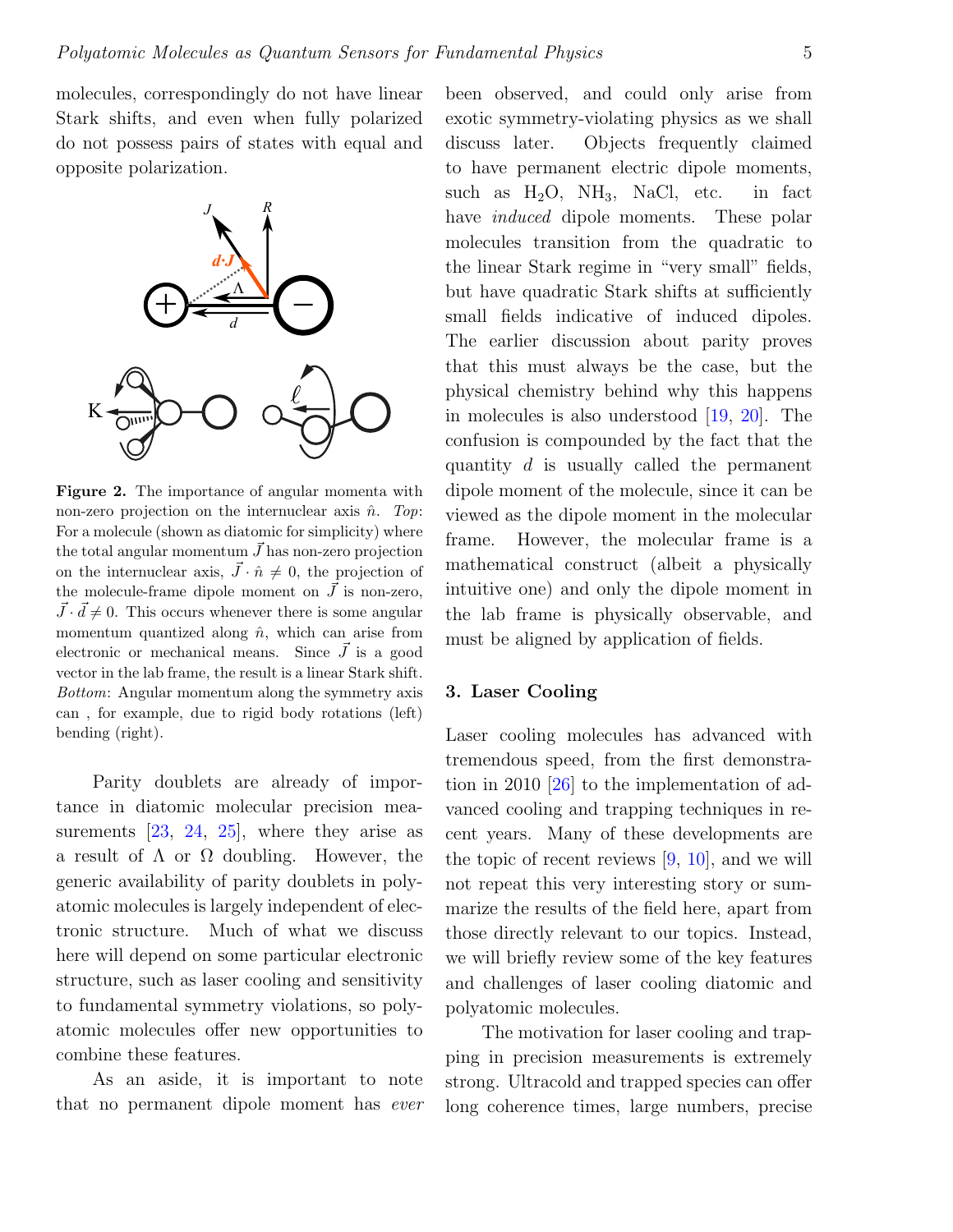control of electromagnetic environments, and the opportunity for advanced quantum control and engineering [\[27,](#page-20-6) [28,](#page-20-7) [29\]](#page-20-8). The potential gain in sensitivity is orders of magnitude for many interesting sources of new physics, including those that we will consider in the next sections. For example, searches for fundamental symmetry violation utilizing all of these advantages could probe energy scales far outside the reach of any particle accelerators, and several are already underway [\[29,](#page-20-8) [30,](#page-20-9) [31,](#page-20-10) [32,](#page-20-11) [33,](#page-20-12) [34\]](#page-20-13). We will consider laser-cooled neutral molecules here, though techniques with trapped molecular ions offer another route to major improvements without relying on laser cooling [\[24,](#page-20-3) [35\]](#page-20-14).

The basic idea of laser cooling molecules is identical to that of atoms [\[36\]](#page-20-15), and in its most common form relies on repeatedly exciting an electronic transition with a laser so that photons are scattered from the molecule. This "photon cycling" transfers momentum to the molecule, and can be engineered to apply dissipative forces which cool to  $\langle mK \rangle$ temperatures. The principal difficulty with molecules, as compared to atoms, arises from the fact that their numerous internal states give rise to many leakage channels out of a cycling transition. An excited electronic state can potentially decay into a large number of rotational and vibrational states, which stops the cooling process if there is not a laser addressing this "dark state." These many states could in principle be re-pumped, like the standard hyperfine re-pumping in alkali atom magneto-optical traps (MOTs), by adding more and more lasers. However, since typically  $\geq 10^4$  photons are needed to slow, capture, and cool a typical species, this could require dozens of lasers and be truly impractical for a randomly chosen molecule. Note that this can be suppressed by relying on stimulated forces instead of spontaneous forces [\[37,](#page-20-16) [38,](#page-20-17) [39,](#page-20-18) [40\]](#page-20-19), thereby reducing (though not eliminating) the role of uncontrolled spontaneous decay.

One key ingredient to the solution is to find molecules unlikely to change their vibrational state during an electronic decay, of which there are actually a fair number [\[41\]](#page-20-20). As long as the potential energy surface (PES) of the ground  $|q\rangle$  and excited states  $|e\rangle$  have a similar shape, the molecule is unlikely to change its vibrational state during a decay [\[22\]](#page-20-1). This is because, to good approximation, the electronic transition is instantaneous compared to the vibrational motion of the molecule (Born-Oppenheimer approximation), so the vibrational wavefunction  $|v\rangle$  is diabatically reprojected onto the eigenstates of the new PES. This is quantified by the Franck-Condon factors (FCFs) of the electronic transition,  $q_{v'v} =$  $|\langle e, v'|g, v \rangle|^2$ . If the two PESs are identical then  $q_{v'v} = \delta_{v'v}$ , the vibrational wavefunction will not change (within this approximation), and this transition is said to be "diagonal" as the array of FCFs would be a diagonal matrix. While no transition in any molecule is ever truly diagonal, as long as it is "nearly diagonal" then vibrational leakage is significantly reduced, and laser cooling can occur. For example, the first molecule to be laser-cooled and trapped, SrF [\[26,](#page-20-5) [42\]](#page-20-21), has  $q_{00} \approx 0.98$  for the  $X^2\Sigma^+$   $\rightarrow$   $A^2\Pi_{1/2}$  transition, and can scatter  $\gtrsim 10^6$  photons with three repump lasers as shown in figure [3.](#page-6-0)

One case in which this condition is sometimes satisfied occurs when the valence electrons being addressed by the laser do not participate in the chemical bond, so that the electronic motion is largely decoupled from the nuclear motion and therefore the PES. For this reason, molecules like alkaline-earth (Be, Mg, Ca, Sr, Ba, Ra) fluorides tend to work well. The metal atom has a valence  $s^2$  configuration, with one electron going to the electronegative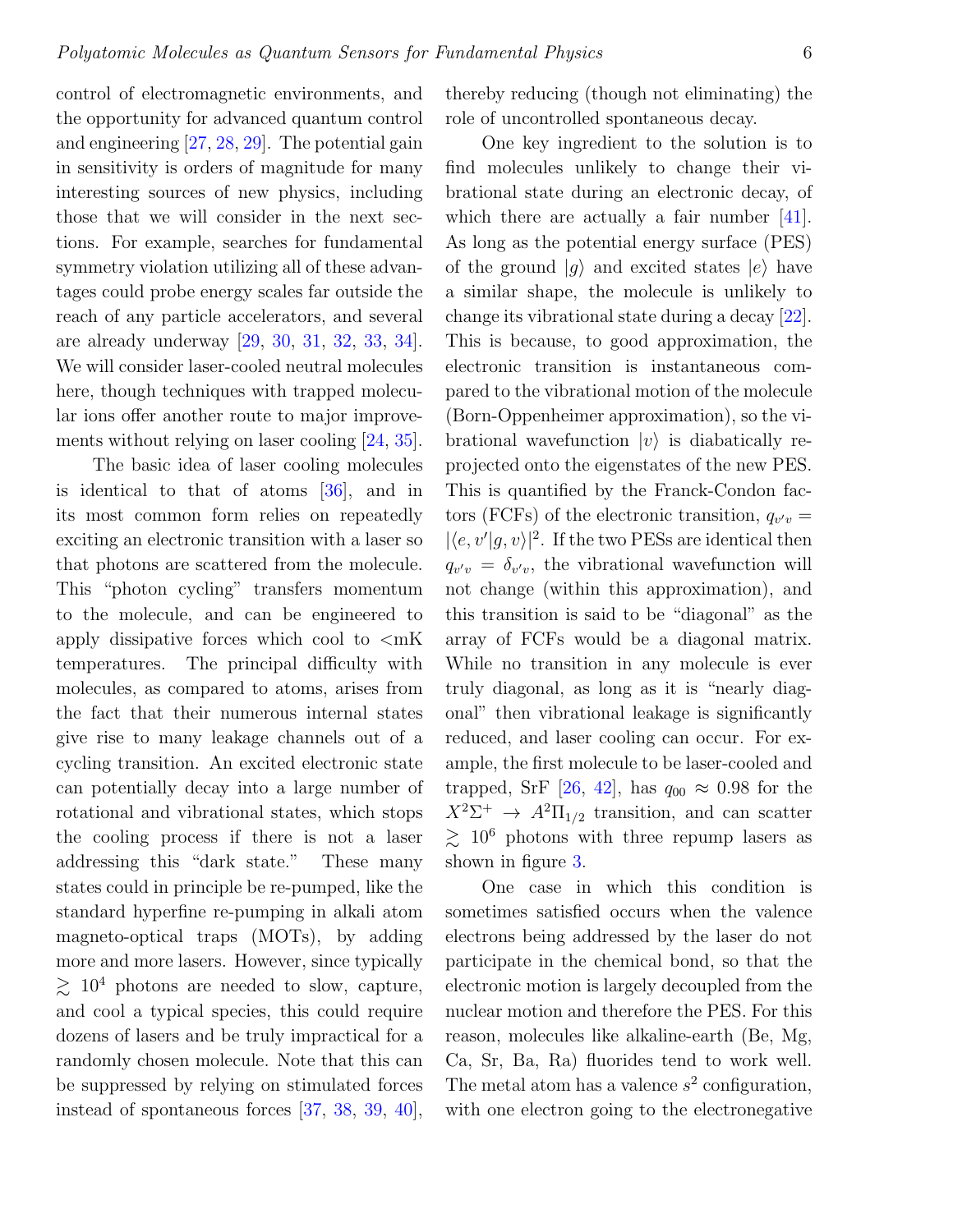

<span id="page-6-0"></span>Figure 3. Franck-Condon factors for SrF, the first molecule to be laser-cooled and trapped [\[26,](#page-20-5) [42\]](#page-20-21). The  $v = 0$  state in the lowest electronic excited state decays without changing  $v$  about 98% of the time. Re-pumping the  $v = 1, 2, 3$  levels enables scattering of  $\geq 10^6$  photons before the molecule ends up in a dark state with  $v \geq 4$ .

fluorine and the other remaining centered on the metal nucleus. This single, metal-centered s electron gives rise to a <sup>2</sup> $\Sigma$  ground state, with a <sup>2</sup>Π excited state often suitable for laser cooling, very analogous to the  ${}^2S \rightarrow {}^2P$ transitions used in alkali atoms. Similarly, fluorides of the boron column (B, Al, Ga, In, Tl), which have  $s^2p^1$  valence (ignoring complications from the  $d$  electrons), leave a metal-centered  $s^2$  configuration with lasercoolable  ${}^{1}\Sigma \rightarrow {}^{1}\Pi$  transitions analogous to the  ${}^{1}S \rightarrow {}^{1}P$  transitions in alkaline-earth atoms.

This intuitive picture is useful, but should be used with caution as these conditions are neither necessary nor sufficient. For example, MgO is fairly diagonal, while AlO is not [\[43\]](#page-21-0), though one might guess that the reverse is the case based on the simple rules above. Quantum chemical calculations can shed light on when and why a molecule is diagonal, and tell us that orbital hybridization is critical [\[44,](#page-21-1) [45,](#page-21-2) [46,](#page-21-3) [47\]](#page-21-4). In our metal-centered s electron example, the chemical bond induces hybridization of the s electron with the excited

p state, resulting in an electronic wavefunction which is pushed away from the chemical bond, as shown in figure [4.](#page-6-1) The excited  $p$  state can similarly hybridize with d states, and is also pushed away from the chemical bond. This separation of electronic and vibrational degrees results in a diagonal transition.



<span id="page-6-1"></span>Figure 4. Schematic of hybridization in alkaline-earth fluoride molecules [\[44\]](#page-21-1). The <sup>2</sup>Σ ground state is nominally a metal-centered s electron, but hybridization with a p orbital results in a wavefunction pushed away from the bonding region. The  ${}^{2}$ II excited state has similar  $p-d$  hybridization, so decays  $A \leadsto X$ are unlikely to change the vibrational state.

Importantly, this discussion made no assumptions about the ligand being a single atom. As long as the bonding partner results in a similar hybridization of orbitals, the molecule will be diagonal. This is the case for a large number of ligands [\[21,](#page-20-0) [44,](#page-21-1) [45,](#page-21-2) [46,](#page-21-3) [47,](#page-21-4) [48\]](#page-21-5), leading to a wide range of polyatomic analogues to metal fluorides, including –OH, – CCH,  $-NC$ ,  $-CN$ ,  $-CH_3$ ,  $-OCH_3$ ,  $-SH$ ,  $-NH_2$ , and many more with increasing complexity. This means that suitable polyatomic molecules can be laser-cooled in a manner conceptually very similar to diatomics, though with more modes to repump, and was first experimentally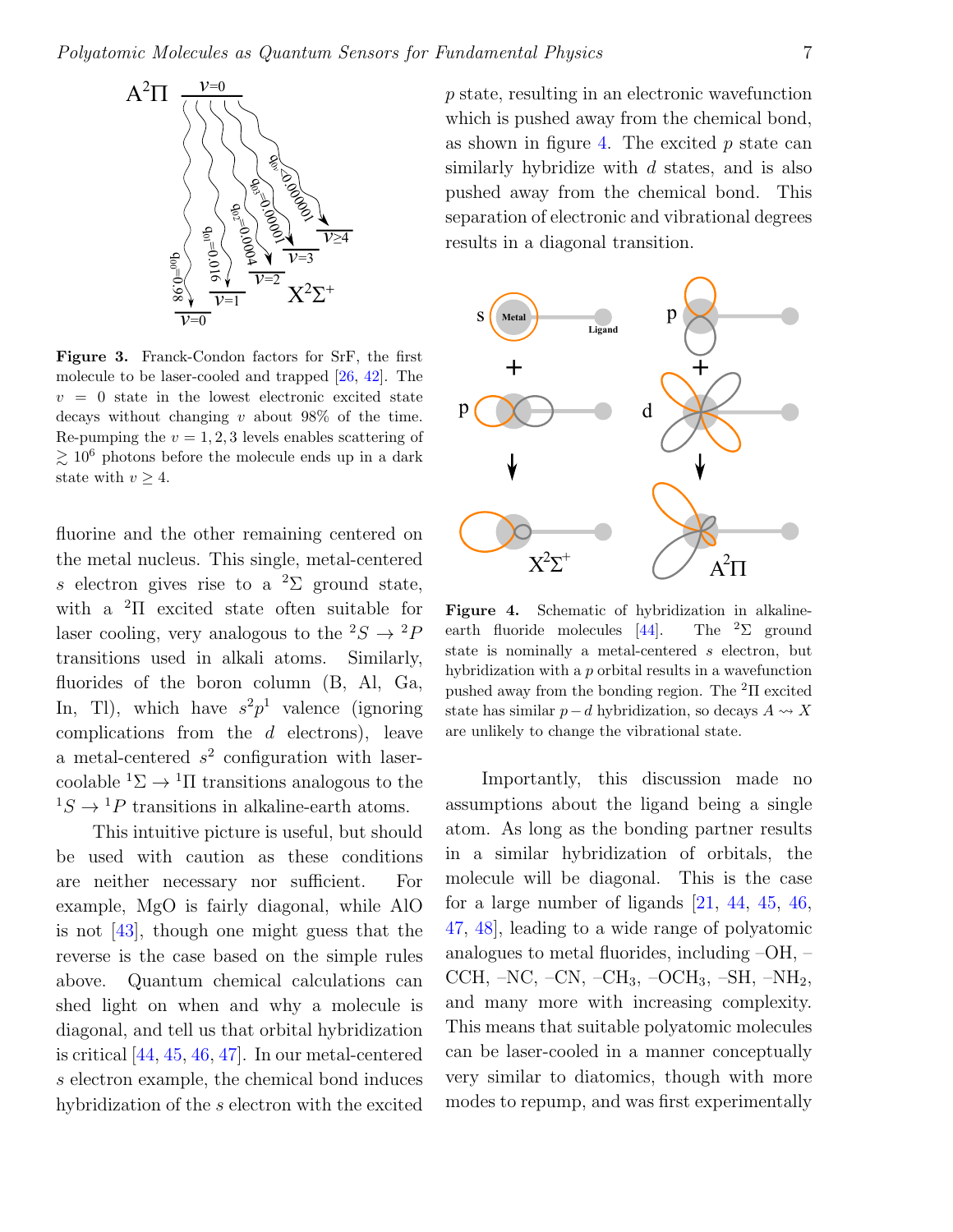demonstrated in 2017 with SrOH [\[49\]](#page-21-6). This relative insensitivity to the ligand means that the ligand itself can contain something interesting, for example another cycling center, or an atom with some desirable property which cannot be laser-cooled itself [\[50,](#page-21-7) [51,](#page-21-8) [52,](#page-21-9) [53\]](#page-21-10). This also means that the polyatomic analogue will generally maintain other useful properties of the diatomic electronic structure, such as sensitivity to the fundamental symmetry violations [\[54\]](#page-21-11) to be discussed later.

So far we have discussed only vibration, but rotation plays an important role in molecular laser cooling as well. Because rotational level changes must follow selection rules due to parity and conservation of angular momentum, unlike vibrational level changes[‡](#page-7-0), the number of potential rotational loss channels is limited – decays can only occur to states of opposite parity, and satisfying  $\Delta J \leq 1$ . However, rotational state-changing decays can be eliminated through clever application of the selection rules with highly non-trivial consequences [\[58\]](#page-21-12). We will not go into the details of the idea, or experimental implementation [\[9,](#page-19-8) [10,](#page-19-9) [58,](#page-21-12) [59,](#page-21-13) [60,](#page-21-14) [61,](#page-21-15) [62\]](#page-21-16), largely because the solutions are quite general. However, we will point out that non-linear molecules present additional challenges due to their more complex rotational structure, though these challenges can be addressed as well [\[48,](#page-21-5) [21,](#page-20-0) [63\]](#page-21-17).

Rotational structure is also important because it necessitates efficient pre-cooling. Thermal sources on the order of  $\sim 1,000$  K would disperse the molecule population over hundreds or thousands of internal states, since rotational energy scales are  $\sim$  1 K. The technique used by current molecular laser cooling experiments is the cryogenic buffer gas beam (CBGB) [\[64,](#page-21-21) [65\]](#page-21-22), which uses an inert gas in a cryogenic environment (typically helium around  $2 - 5$  K) to create cold, slow, and intense beams of essentially any species, including molecular radicals suitable for laser cooling.

Molecules which have been laser slowed, cooled, and trapped in 3D are limited to the diatomic species SrF  $[42]$ , CaF  $[62, 66]$  $[62, 66]$  $[62, 66]$ , and YO [\[67\]](#page-22-0). The diatomic molecules YbF [\[33\]](#page-20-12) and BaH [\[68\]](#page-22-1) have been laser-cooled, but not yet trapped. Laser-cooled polyatomic molecules include SrOH [\[49\]](#page-21-6), CaOH [\[69\]](#page-22-2), YbOH [\[56\]](#page-21-19), and  $CaOCH<sub>3</sub>$  [\[63\]](#page-21-17), with a large number of proposed other species which could be cooled using these methods [\[21,](#page-20-0) [45,](#page-21-2) [47,](#page-21-4) [48,](#page-21-5) [52,](#page-21-9) [53,](#page-21-10) [54\]](#page-21-11). Even in the short time that these systems have been available, many advanced cooling and trapping methods have been implemented such as magnetic trapping [\[10,](#page-19-9) [70,](#page-22-3) [71\]](#page-22-4), optical trapping [\[72\]](#page-22-5), application of spontaneous forces [\[38\]](#page-20-17), tweezer trapping [\[73\]](#page-22-6), and a variety of sub-Doppler cooling methods [\[49,](#page-21-6) [63,](#page-21-17) [66,](#page-21-23) [56,](#page-21-19) [71,](#page-22-4) [72,](#page-22-5) [74,](#page-22-7) [75\]](#page-22-8) to reach temperatures as low as  $5 \mu K$ .

There are other methods to directly cool molecules to ultracold temperatures, for example sympathetic [\[76,](#page-22-9) [77\]](#page-22-10), evaporative [\[78,](#page-22-11) [79\]](#page-22-12), or optoelectrical [\[80,](#page-22-13) [81\]](#page-22-14) cooling. These methods do not rely on the availability of closed cycling transitions, and are therefore applicable to a different set of species. Additionally, techniques for precision measurement and control using trapped molecular ions [\[35,](#page-20-14) [82,](#page-22-15) [83\]](#page-22-16) enable very sensitive measurements without the need for laser cooling. Other approaches relevant for precision measurement involve formation of ultracold atoms into ultracold molecules [\[84\]](#page-22-17), and trapping molecules in gas matrices [\[85\]](#page-22-18).

<span id="page-7-0"></span><sup>‡</sup> There are selection rules regarding vibrational angular momentum, which reduces the number of states needing to be re-pumped in a linear molecule, though they are not strictly obeyed [\[55,](#page-21-18) [56,](#page-21-19) [57\]](#page-21-20).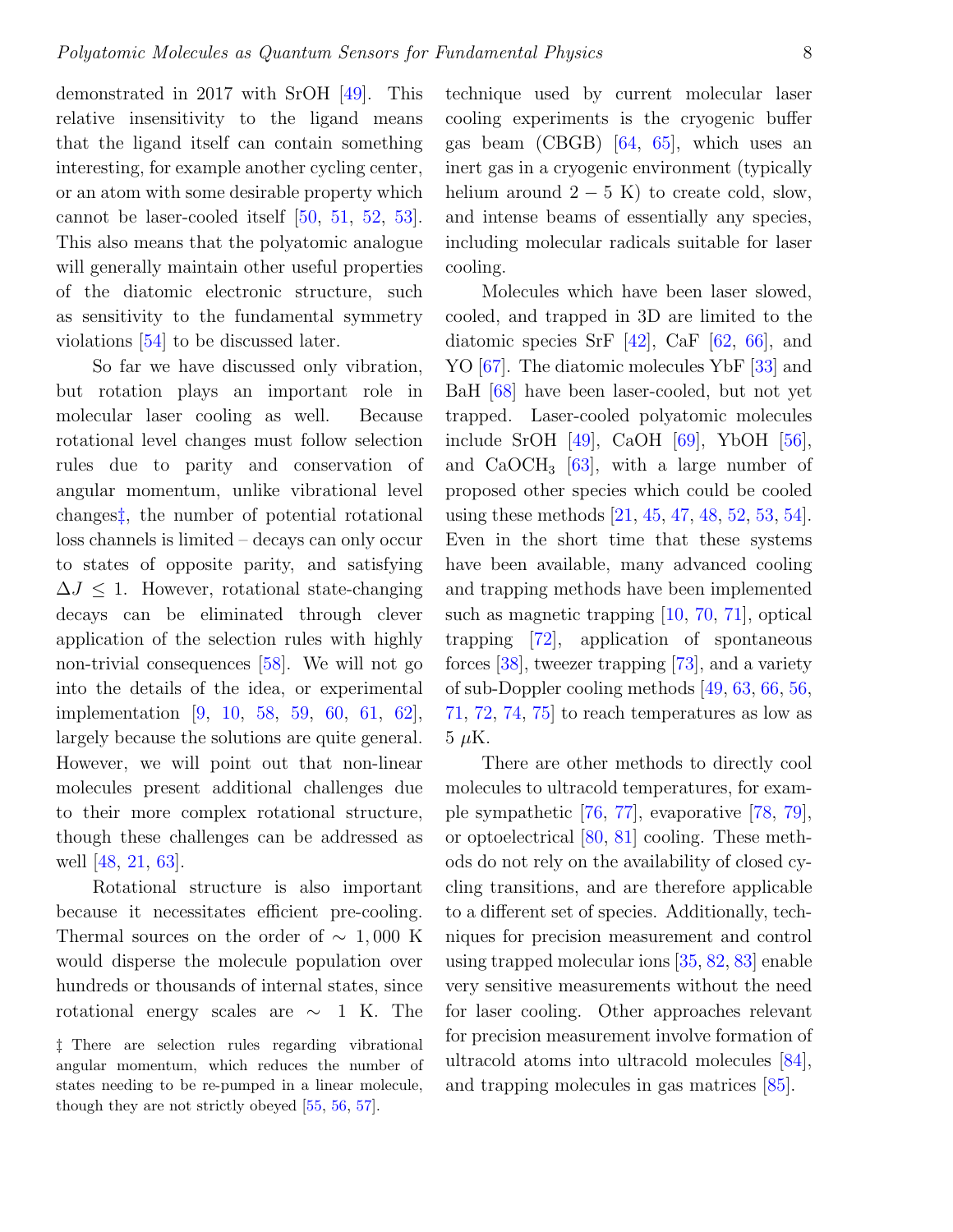# 4. Fundamental Symmetries

We now shift to discussing our first application of laser-cooled polyatomic molecules to study fundamental physics. We will consider two areas where polyatomic molecules offer some unique advantages – the search for undiscovered sources of CP-violation, and the precision study of P-violation by the weak nuclear force. Molecules are already playing an important role in studying fundamental symmetries and their violations, and we refer the reader to some recent reviews for detailed discussions  $[1, 2, 3, 4]$  $[1, 2, 3, 4]$  $[1, 2, 3, 4]$  $[1, 2, 3, 4]$  $[1, 2, 3, 4]$  $[1, 2, 3, 4]$  $[1, 2, 3, 4]$ .

# 4.1. CP-violation

The observed imbalance between matter and anti-matter in the universe cannot be explained [\[86\]](#page-22-19). According to all known physics, the properties of matter and anti-matter are essentially identical, including how they could be produced after the big bang. The absence of free anti-matter in the universe therefore suggests some undiscovered fundamental symmetry violating process. One of the symmetries violated by this process, in addition to a preference of matter over antimatter, is the simultaneous inversion of charge and parity, or CP [\[87\]](#page-22-20). While this symmetry is violated in the Standard Model via the weak force CKM mechanism, its effects are sufficiently suppressed so that it cannot explain the matter-dominated universe. There is therefore strong motivation to search for undiscovered CP-violating physics, and it is a major driver of research in many areas of physics [\[1,](#page-19-0) [3,](#page-19-2) [88,](#page-22-21) [89,](#page-22-22) [90\]](#page-22-23).

Despite their high energy origin, these effects can manifest themselves as low energy observables. Regular, Standard Model particles like electrons and neutrons can couple to this new physics via virtual, radiative corrections, similar to how the electron's magnetic moment is influenced by quantum electrodynamics through virtual couplings to photons and positrons. These couplings will alter the electromagnetic properties of the particles, and imbue them with symmetry-violating electromagnetic interactions that can only arise due to exotic symmetry violating physics.

The classic example is a permanent electric dipole moment (EDM). For a particle with spin  $\vec{s}$ , the EDM  $\vec{d}$  must be aligned along the spin,  $\vec{d} \propto \vec{s}$ . This is a consequence of the Wigner-Eckart theorem, or more intuitively, because the EDM is a vector quantity and spin is a particle's only internal vector quantum number. This is empirically verified by quantum statistics; the indistinguishability of particles gives rise to the unique features of atomic and nuclear structure, which are a consequence of the fact that intrinsic spin is the only internal vector describing electrons and nucleons. The very existence of a permanent EDM therefore violates a number of fundamental symmetries as  $\vec{d}$  and  $\vec{s}$  behave oppositely under parity (P) and time (T) reversal, and also CP by the theorem that the product CPT is always conserved [\[88\]](#page-22-21). This relates to our earlier discussion that permanent EDMs do not exist normally, but only arise as a result of exotic CP-violating physics.

The signatures of these moments can be significantly enhanced by the large internal electromagnetic fields and gradients present in atoms and molecules, especially species with a heavy nucleus, and are many orders of magnitude larger than what is achievable with laboratory fields. The constituent electrons and nuclei experience these large fields in their bound states, giving rise to symmetryviolating energy shifts. For example, the electron EDM gives rise to a molecular energy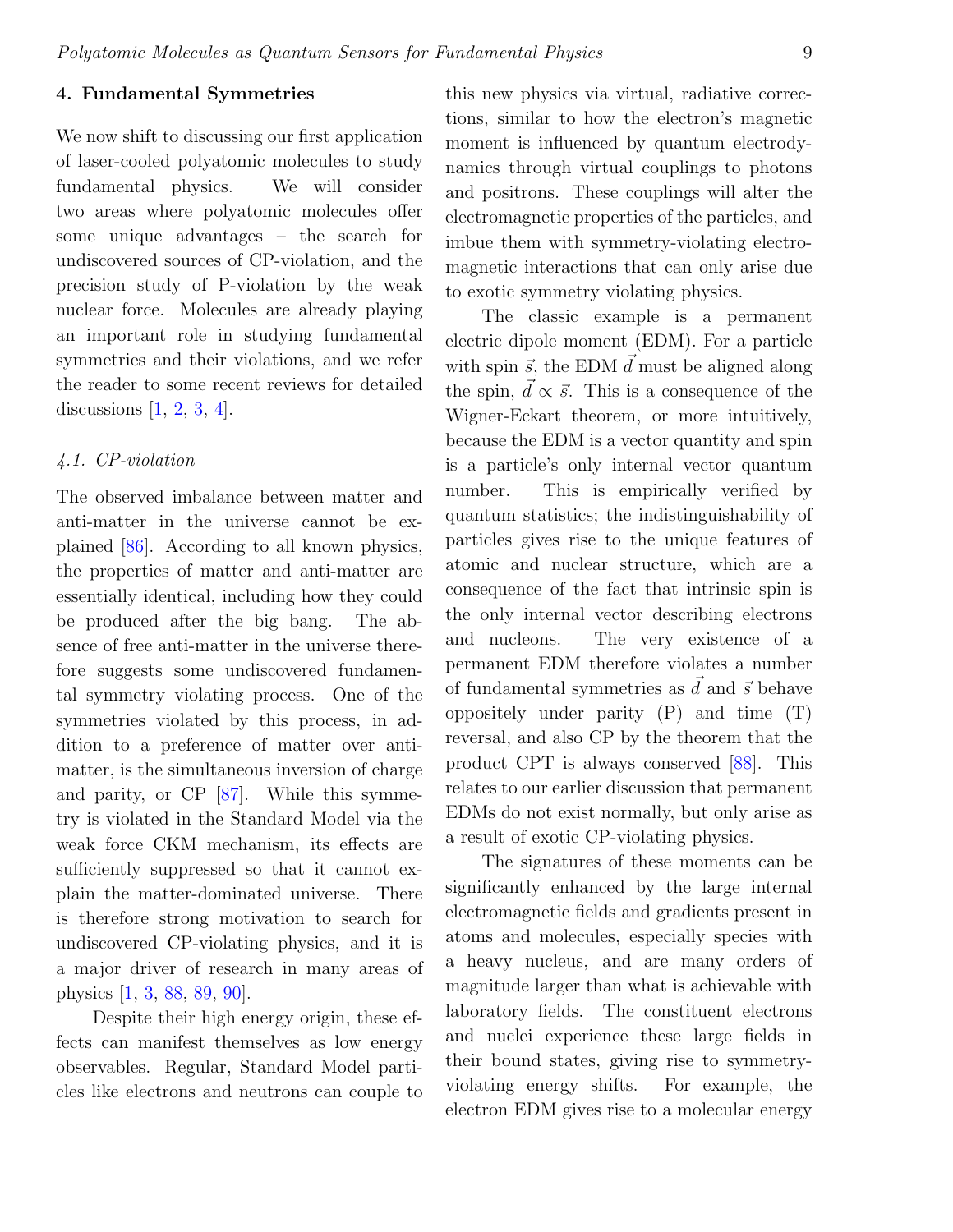shift  $H_{edm} = -d_e \mathcal{E}_{eff} \vec{S} \cdot \hat{n}$ , where  $\vec{S}$  is the effective total valence electron spin,  $\mathcal{E}_{eff}$  is the effective electric field experienced by the electrons, and  $\hat{n}$  is the internuclear axis, along which the internal electric field must point.  $\mathcal{E}_{eff}$  scales very rapidly with proton number, roughly as  $Z^3$ , and is ~10-100 GV/cm for the molecules discussed here, much larger than macroscopic fields that can be realized in the lab. This gives rise to energy shifts  $\propto \pm M \propto \pm M_s$ , the projection of the total angular momentum  $M$ , which includes the total electron spin  $M_S$ . This is shown schematically in figure [5.](#page-10-0)

These energy splittings are generally too small to observe directly, for example by looking for a shift in a spectral line, so instead the Ramsey method of coherent spin precession is used [\[88\]](#page-22-21). By creating a superposition of the  $\pm M$  levels, the phase difference between them will build up linearly in time as long as the system remains coherent, leading to a sensitivity  $\propto \tau N^{1/2}$ , where  $\tau$  is the coherence time and  $N$  is the total number of measurements. Laser cooling offers the ability to improve coherence times by orders of magnitude compared to the current best measurements with neutral molecules [\[25,](#page-20-4) [91\]](#page-22-24), which have  $\tau \approx 1$  ms, while maintaining large molecule numbers. However, this is not the only method to achieve long coherence times, as they are already being realized in molecular ion trap EDM searches without laser cooling [\[24,](#page-20-3) [35\]](#page-20-14).

We can infer from the previous discussion that the species must be polarized for the EDM shifts to be non-zero. This can be seen from the EDM Hamiltonian  $\propto \vec{S} \cdot \hat{n}$ ; an unpolarized molecule has  $\langle \hat{n} \rangle = 0$  so the energy shifts will average away in the lab frame. Electrically polarizing the species gives a non-zero average  $\hat{n}$  proportional to the degree

of polarization  $P$  defined earlier. This fact is the principle reason why molecules have increased sensitivity compared to atoms; the internal fields are actually very similar in both atoms and molecules, as they depend almost entirely on the short-range electronic wavefunction near the nucleus [\[92\]](#page-23-0). Thus the ability to achieve  $\mathcal{O}(1)$  polarization in molecules, as discussed earlier, is the source of their advantage over atoms.

Molecules with parity doublets offer the additional advantage of polarization in much smaller fields. This simplifies engineering, but also reduces many important systematic effects which are proportional to the electric field [\[93\]](#page-23-1). Another critical feature afforded by parity doublets is the "internal co-magnetometer," or ability to reverse the EDM signal without changing applied fields at all [\[23\]](#page-20-2). A fully polarized molecule with parity doublets yields two (nearly)-identical level structures with opposite Stark shifts, corresponding to the different orientations of the molecule  $\hat{n}$ , and therefore opposite EDM shifts, as shown in figure [5.](#page-10-0) This gives significant robustness against systematic effects resulting from field non-uniformity and imperfect reversals, and is a critical component of the most sensitive current eEDM experiments [\[24,](#page-20-3) [25\]](#page-20-4).

Since diatomic parity doubling occurs only from  $\Lambda$ -doubling in states with  $\Lambda > 0$ , this rules out the types of laser-coolable diatomic molecules discussed earlier with metalcentered s electrons. However, the parity doubling generically present in polyatomic molecules can be used to bypass these problems [\[29\]](#page-20-8). Since doubling in polyatomics can occur as a result of mechanical motion of the nuclei, as opposed to electronic motion, we can design molecules with a desirable electronic structure, such as laser cooling and good CP-violation sensitivity [\[54\]](#page-21-11), and include par-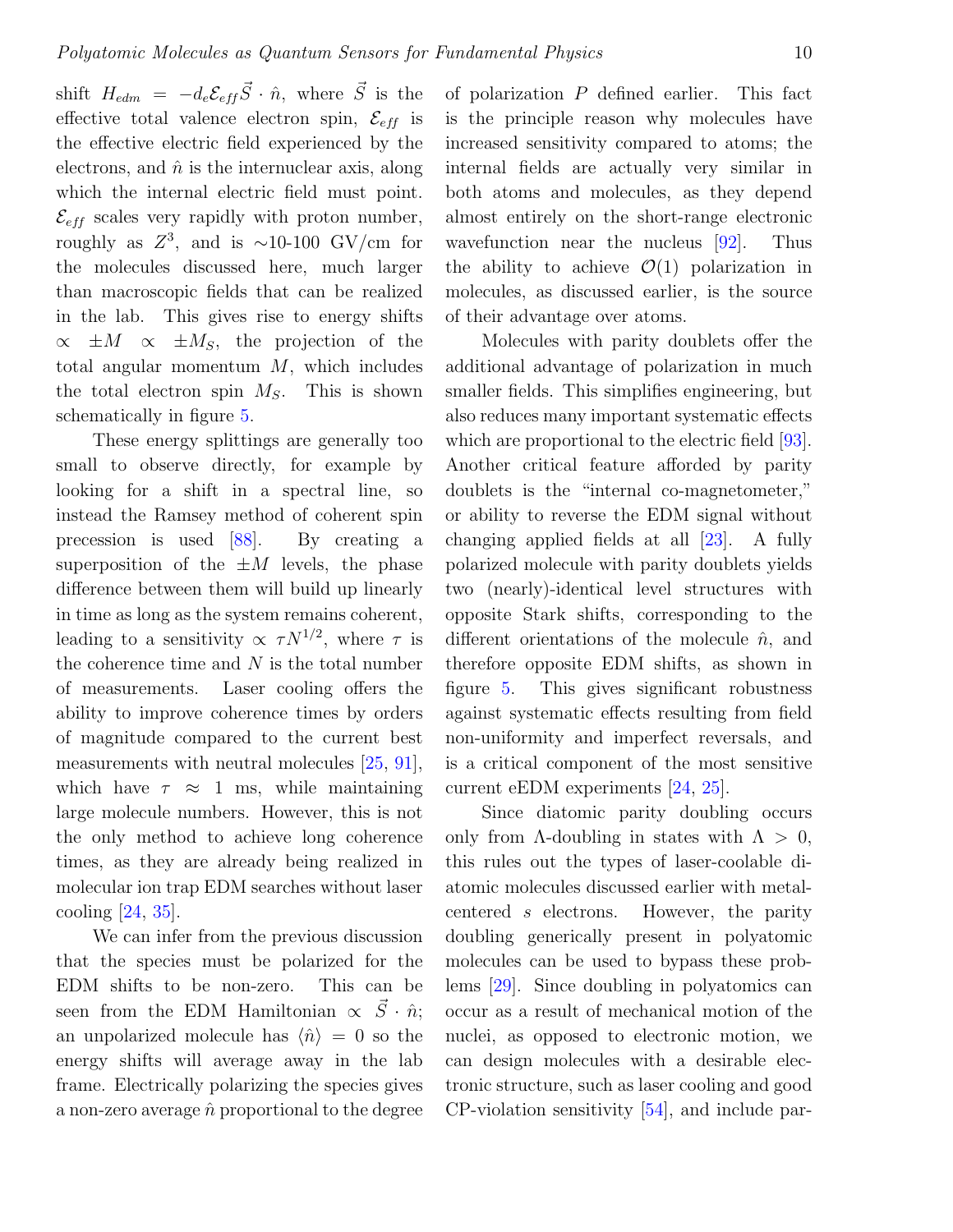

<span id="page-10-0"></span>Figure 5. Energy shifts due to an electron EDM, though the idea is applicable for NSM and MQM shifts as well. Top: The valence electrons in a molecule experience very large internal fields, especially near the nucleus of a heavy metal. Middle: The eEDM interacts with the internal field and gives rise to symmetry-violating energy shifts, for example between the electron spin up and down states. Bottom: In a molecule with parity doublets, there are two pairs of Stark-shifted spin up/down states, one for each orientation of the fully polarized molecule.

ity doublets arising from largely independent degrees of freedom. The bending modes in linear molecules  $(\ell$ -doubling) or the rotation of symmetric tops about their symmetry axis (K−doubling) considered earlier are present in laser-coolable molecules, and offer high polarizability and internal co-magnetometers. Additionally, these doublets enable precision molecular ion trap measurements, and therefore opens a number of interesting species to

this method [\[29,](#page-20-8) [94,](#page-23-2) [95\]](#page-23-3).

4.1.1. Electron electric dipole moment. Diatomic molecules are currently the most sensitive platform to search for the electron EDM, with YbF  $[91]$ , ThO  $[25, 96]$  $[25, 96]$  $[25, 96]$ , and  $H f F^+$  [\[24\]](#page-20-3) surpassing the most sensitive atomic experiment performed using Tl [\[97\]](#page-23-5). The current limit of  $|d_e| < 1.1 \times 10^{-29}$  e cm is set by the ACME experiment using ThO [\[25\]](#page-20-4), which is already ruling out new CP-violating particles with masses  $\lesssim 10$  TeV, exceeding the reach of particle accelerators and constraining interesting new physics theories such as supersymmetry and models of baryogenesis [\[1,](#page-19-0) [25,](#page-20-4) [98\]](#page-23-6). Each of these diatomic experiments is also implementing improvements to continue pushing their sensitivity [\[33,](#page-20-12) [35,](#page-20-14) [99,](#page-23-7) [100,](#page-23-8) [101\]](#page-23-9). There are also a number of diatomic molecules with high sensitivity to the electron EDM which can be laser-cooled, including BaF [\[102\]](#page-23-10), YbF [\[28,](#page-20-7) [33,](#page-20-12) [35\]](#page-20-14), HgF [\[103\]](#page-23-11), and RaF [\[104,](#page-23-12) [105\]](#page-23-13), all of which have the structure of a metalcentered s electron giving rise to a  ${}^{2}\Sigma$  state described earlier.

Polyatomic molecules with <sup>2</sup>Σ electronic ground states are promising candidates to combine laser cooling, large values of  $\mathcal{E}_{eff}$ , and parity doublets in the same system [\[29\]](#page-20-8). By combining long coherence times, large numbers, and robustness against systematics, eEDM limits can be improved by orders of magnitude, exceeding the reach of even conceivable particle accelerators. So far, the effective electric field has been computed for many molecules of the form MOH, where  $M=Ca$ , Sr, Ba, Yb, Hg, and Ra  $[54,$ [106,](#page-23-14) [107,](#page-23-15) [108,](#page-23-16) [109\]](#page-23-17). As expected, their sensitivities are comparable to their diatomic analogues. An experimental effort to search for the electron EDM using laser-cooled YbOH molecules is underway [\[29,](#page-20-8) [56,](#page-21-19) [110,](#page-24-0) [111,](#page-24-1) [112,](#page-24-2)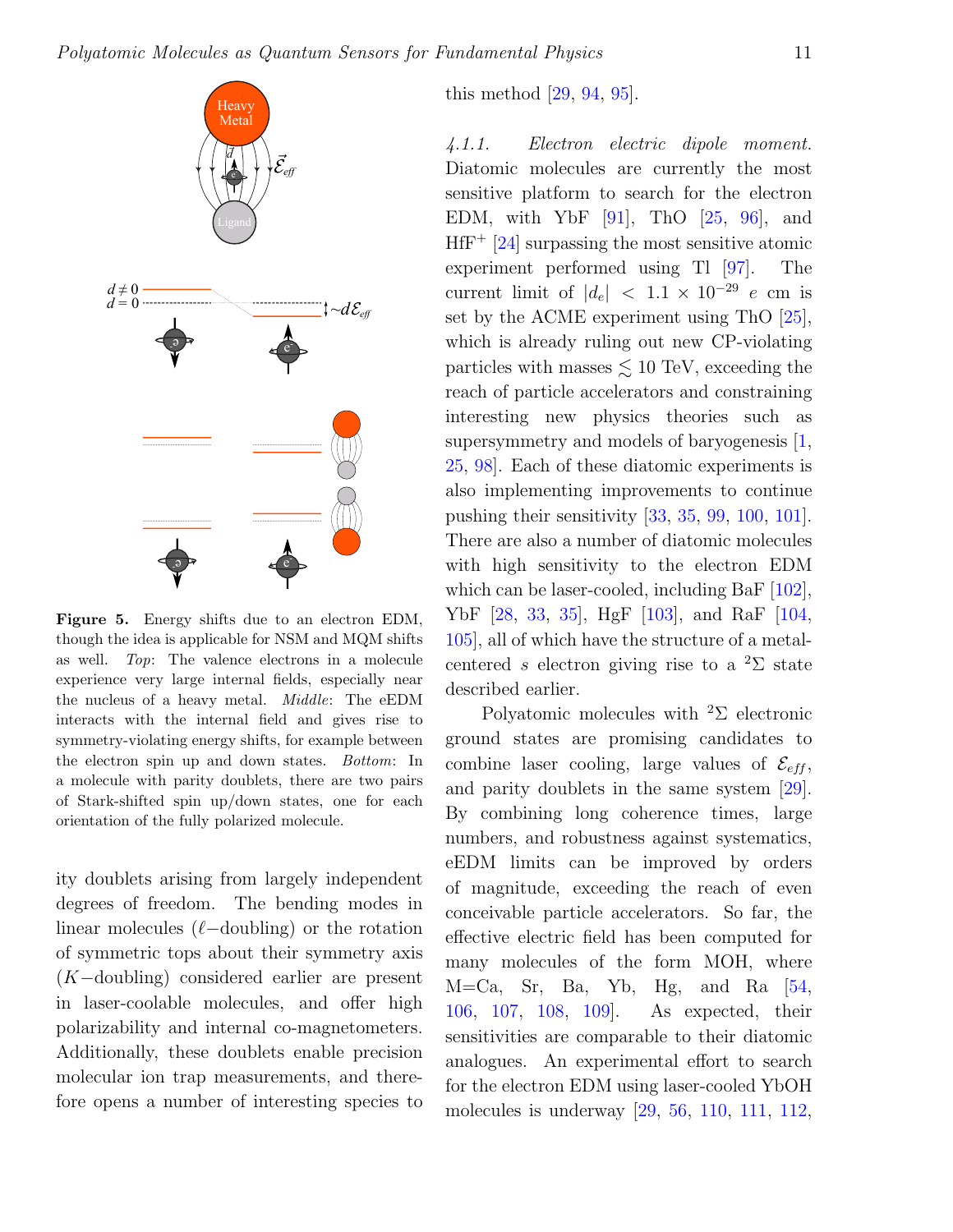[113\]](#page-24-3), as is spectroscopic exploration of other candidate Yb-containing molecules such as YbOCH<sup>3</sup> [\[114\]](#page-24-4).

4.1.2. Nuclear CP-violation. CP-violation can also occur in the nucleus, and manifest as a nuclear Schiff moment (NSM) or nuclear magnetic quadrupole moment (MQM). Both are sensitive to physics active in the nucleus, as opposed to that which couples to the electron, and are therefore largely orthogonal and complementary to eEDM searches. NSMs and MQMs arise, for example, from nucleon EDMs, new CP-violating nuclear forces, strong force CP-violation  $(\theta)$ , discussed again later), and more [\[1,](#page-19-0) [3,](#page-19-2) [98,](#page-23-6) [115,](#page-24-5) [116\]](#page-24-6).

A point-like nucleus with an EDM would not interact with internal electric fields since the charged nucleus would, in steady-state, move to a position where it experienced zero average field and therefore no forces. A nuclear dipole moment therefore appears to be unobservable in an atom or molecule, which is known as Schiff's theorem[§](#page-11-0). However, the nucleus is not a point, and the fields are not "screened" perfectly, resulting in a residual electric interaction called the Schiff moment,  $\vec{S} \propto \vec{I}$ , and giving rise to an energy shifts  $\propto \vec{S} \cdot \hat{n} \propto \vec{I} \cdot \hat{n}$ , where  $\vec{I}$  is the nuclear spin. The NSM therefore behaves similarly to a nuclear dipole moment interacting with an internal electric field, but depends very strongly on the structure of the nucleus. The effect scales roughly with proton number as  $\sim Z^2$ , but can be enhanced by orders of magnitude in deformed nuclei [\[118,](#page-24-7) [119\]](#page-24-8).

The most sensitive current search for a NSM is the <sup>199</sup>Hg vapor cell experiment [\[120\]](#page-24-9), and is probing the  $~\sim~10~\text{TeV}$  scale for fundamental particles and forces in the hadronic sector, including nucleon dipole moments and CP-violating nuclear forces [\[1,](#page-19-0) [98\]](#page-23-6). Other atomic searches include Ra [\[30,](#page-20-9) [121\]](#page-24-11), Xe [\[122,](#page-24-12) [123\]](#page-24-13), and Rn [\[124\]](#page-24-14). Molecular searches include TlF  $[27, 31, 125, 126]$  $[27, 31, 125, 126]$  $[27, 31, 125, 126]$  $[27, 31, 125, 126]$  $[27, 31, 125, 126]$  $[27, 31, 125, 126]$  $[27, 31, 125, 126]$  and RaF [\[104,](#page-23-12) [105,](#page-23-13) [127\]](#page-24-17), both of which can be laser-cooled. RaF and Ra have a further enhancement due to an octupole  $(\beta_3)$ deformation of the Ra nucleus [\[119,](#page-24-8) [128\]](#page-25-0), leading to an intrinsic Schiff moment  $\gtrsim 1000$ times larger than in spherical nuclei such as Hg.

Another nuclear CP-violating moment is the magnetic quadrupole moment (MQM), which arises due to the same physics sources as the NSM but as a magnetic instead of electric effect [\[88,](#page-22-21) [115,](#page-24-5) [118,](#page-24-7) [129\]](#page-25-1) and with different relative sensitives to the sources [\[130\]](#page-25-2). In a single particle picture, the orbiting valence nucleons in a nucleus will result in an MQM if they have EDMs, as a rotating EDM creates an MQM. The orientation of the MQM is determined by the nuclear spin I, which violates CP. The MQM will interact with valence electrons to induce an EDM in the species, which can be distinguished from the eEDM by its hyperfine dependence [\[118,](#page-24-7) [130\]](#page-25-2). Since the MQM is not screened, the effect is typically larger in heavy nuclei compared to the NSM. The single-nucleon picture underestimates the MQM, which is enhanced by collective effects in quadrupoledeformed  $(\beta_2)$  nuclei by around an order of magnitude [\[130,](#page-25-2) [131\]](#page-25-3). Because both the NSM and MQM could arise due to a large number of physics sources, measurements of these effects in multiple species complement each other [\[98,](#page-23-6) [130,](#page-25-2) [132\]](#page-25-4).

The experimental procedure and requirements of NSM and MQM experiments are very similar to those for eEDM, in particular the

<span id="page-11-0"></span><sup>§</sup> This theorem applies to the electrons equally well, but is evaded by the fact that the electron is moving relativistically [\[117\]](#page-24-10).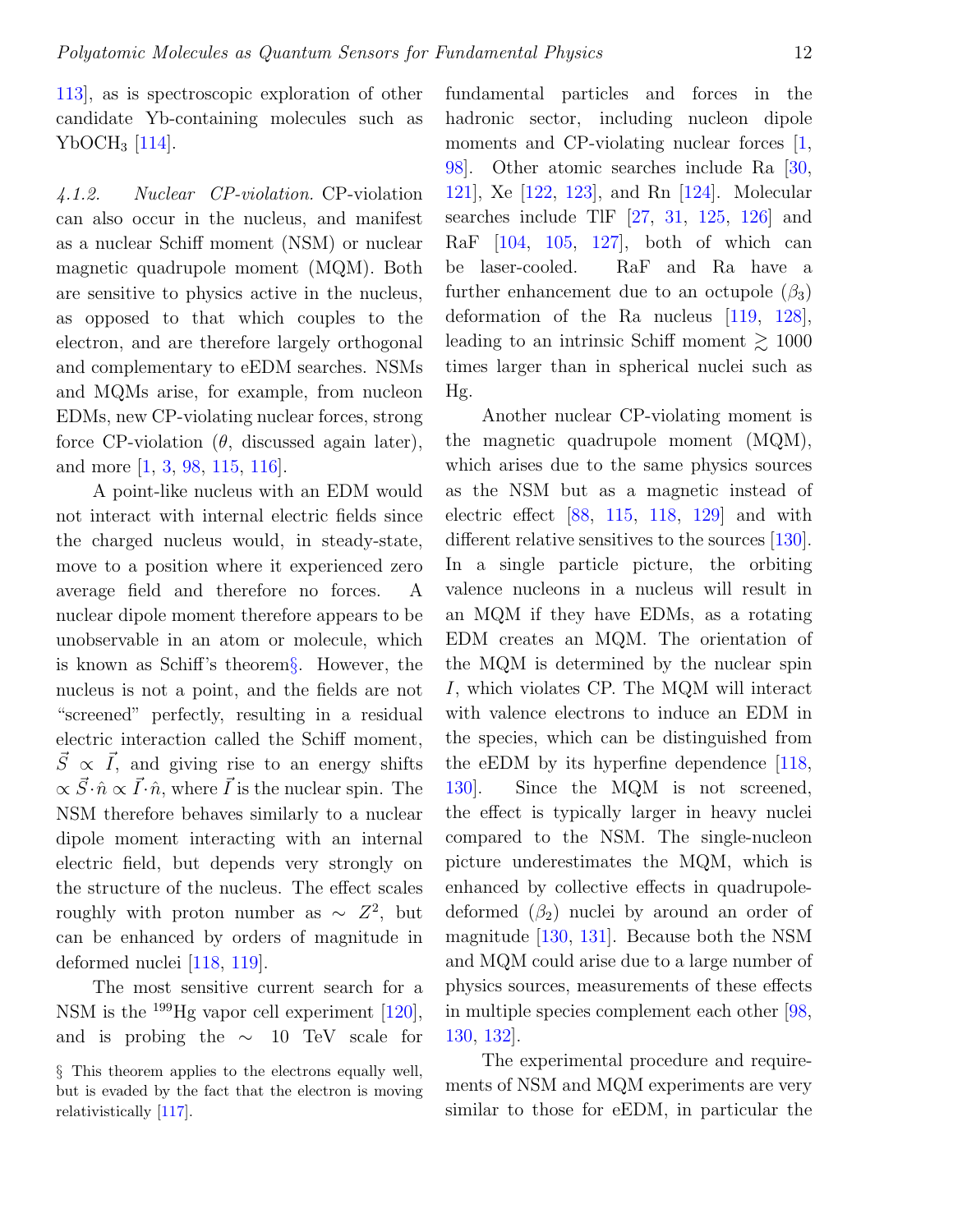requirement for polarization. This means that the parity doublets of polyatomic molecules are a useful resource, and again do not in general interfere with the electronic structure requirements for good sensitivity. NSM sensitivity has been examined for a number of species, including TlCN  $[133]$ , RaOH  $[54]$ , RaOH<sup>+</sup>, and ThOH<sup>+</sup> [\[94\]](#page-23-2), along with MQM sensitivity for BaOH [\[134\]](#page-25-6), LuOH<sup>+</sup> [\[135\]](#page-25-7), and YbOH [\[134,](#page-25-6) [136\]](#page-25-8), which is being pursued for an MQM search in a molecular beam [\[29,](#page-20-8) [110,](#page-24-0) [113\]](#page-24-3). All of these sensitivities, like  $\mathcal{E}_{eff}$ , have so far been quite similar to their fluoride analogues.

## 4.2. Parity violation

While CP-violation is yet to be observed in atoms or molecules, another important symmetry violation, parity (P), has been observed in a few  $\left[1, 137\right]$  $\left[1, 137\right]$  $\left[1, 137\right]$ . The effects of the weak nuclear force on nuclei and electrons results in symmetry-violating effects such as mixing of opposite parity states. While these effects are extremely small, they can be distinguished from purely electromagnetic effects through their symmetry-violating characteristics. There are a number of parity violating (PV) effects present in atoms and molecules, and several methods of measurement, though we only discuss one where molecules have a particular advantage – nuclear spin-dependent (NSD) PV and anapole moments [\[1,](#page-19-0) [137\]](#page-25-9).

The anapole moment (AM) [\[138\]](#page-25-10) is a NSD PV effect arising from  $W$  and  $Z$  bosons exchanging between nucleons in the nucleus and modifying the electron-nucleus interaction. This effect is equivalent to the nucleus possessing a toroidal current distribution, like a solenoid curved into a torus, whose orientation is determined by the nuclear spin. Since a toroidal magnetic field has no effects at long range, the AM is a contact interaction of the electrons with the nucleus, and results in the mixing of opposite parity states in species with core-penetrating  $s_{1/2}$  or  $p_{1/2}$  electrons. This mixing leads to PV transition amplitudes between opposite-parity states in atoms and molecules. Only one experiment has managed to observe an AM [\[139\]](#page-25-11), though others are underway [\[1\]](#page-19-0). Anapole moments are an important tool for studying the weak nuclear force at low energies and in the hadronic sector [\[140\]](#page-25-12), and are sensitive probes for new fundamental physics [\[141\]](#page-25-13), making complementary measurements in diverse systems very desirable.

This mixing of opposite-parity gives molecules a distinct advantage. The mixing is enhanced when the states are closely-spaced, and molecules have opposite parity states with much smaller spacing compared to atoms. In addition, these states can be pushed to neardegeneracy using magnetic fields [\[142,](#page-25-14) [143,](#page-25-15) [144,](#page-25-16) [145\]](#page-25-17), as shown in figure [6.](#page-13-0) The PV amplitude can be measured by observing its interference with the electric dipole-allowed component of the transition due to their different interactions with applied electric fields. This method has now been refined to the point where it has demonstrated statistical and systematic sensitivity that should enable a measurement of the <sup>137</sup>Ba AM using the BaF molecule with  $\sim 10\%$  precision [\[146\]](#page-25-18).

The expanded availability of oppositeparity levels in polyatomic molecules leads to further enhancements of this method [\[145,](#page-25-17) [148\]](#page-25-19). Diatomic molecules in <sup>2</sup> $\Sigma$  states (such as in BaF [\[146\]](#page-25-18)) require large magnetic fields to push rotational states into degeneracy, which are spaced by several GHz, whereas the parity doublets in polyatomic molecules are smaller by orders of magnitude. Molecules of the form MOH, MNC, and MCN [\[145,](#page-25-17) [148\]](#page-25-19) for M=Be, Mg, Ca, Sr, Ba, Yb, and Ra, for example, have parity doublets in their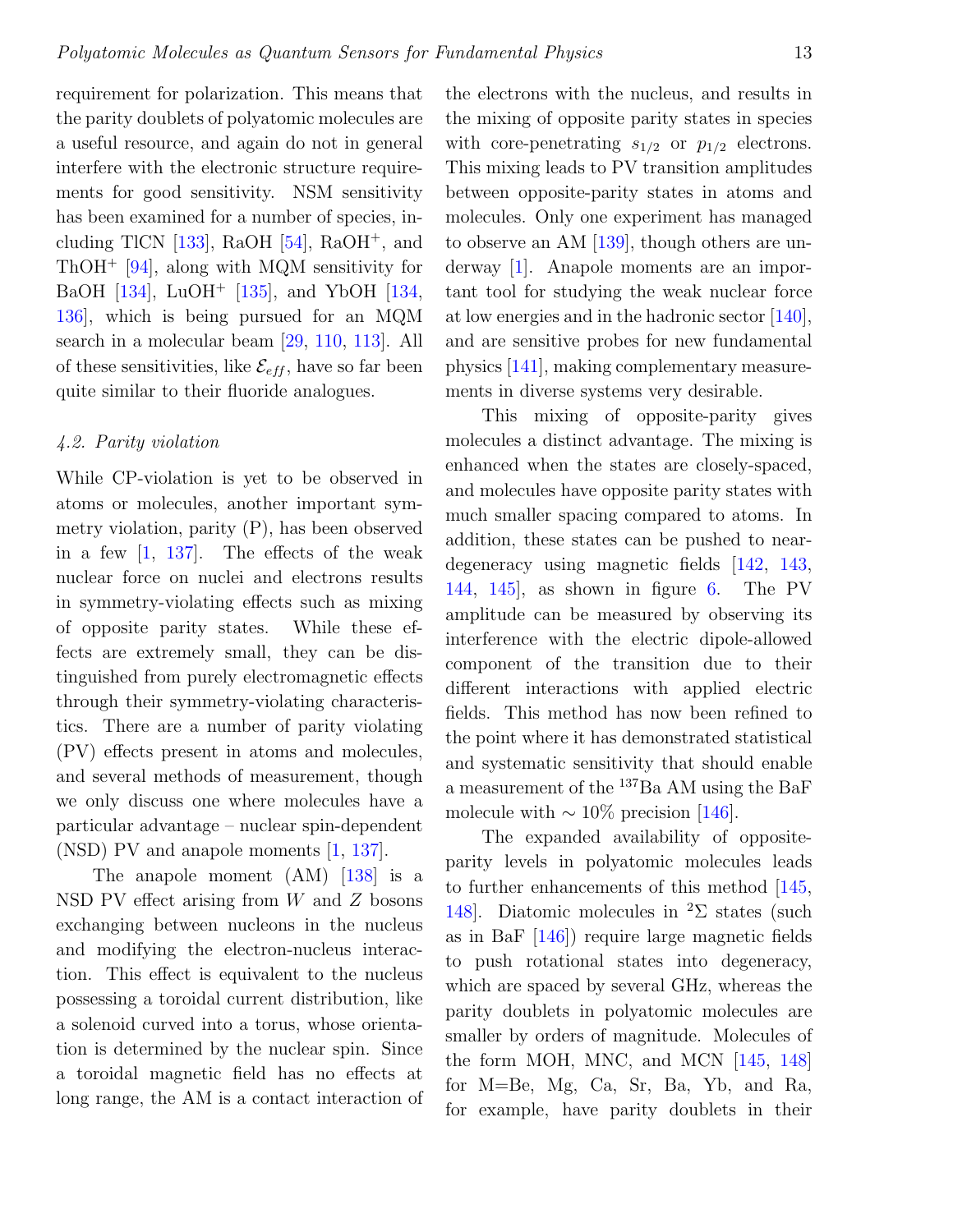

<span id="page-13-0"></span>Figure 6. Enhancement of parity-violating (PV) effects in polyatomic molecules. Parity-doubled states can have roughly quadratic or linear Zeeman shifts due to hyperfine coupling, leading to tunable energy spacings. When these states intersect, static PV effects are enhanced [\[145\]](#page-25-17). When the splitting is resonant with the oscillation frequency of an axion-like particle (see section [5.2\)](#page-16-0) oscillating PV effects are enhanced [\[147\]](#page-25-20). Note that there are many other levels and crossings not shown for simplicity.

excited bending states which enable neardegeneracies in fields of  $\leq 100$  G, compared to thousands of G for comparable diatomics [\[144\]](#page-25-16). In addition to being technically easier, this reduces systematic effects related to the fields, as well as broadening of the transition due to field non-uniformities.

Opposite-parity states within a rotational manifold which can be pushed into degeneracy at small fields are fairly generic, and arise when the doubling is not smaller than both the fine  $(e.g.$  spin-rotation) and hyperfine energy scales in the rotational state. This is not too difficult to satisfy, especially since the doubling scales with rotational number. This dependence on rotational state gives additional levels of control over where the crossing occur, and offers the opportunity to measure the effect at several different crossings for additional robustness. Furthermore, the  ${}^{2}\Sigma$  electronic states in these molecules retain the intrinsic sensitivity of their diatomic counterparts [\[148\]](#page-25-19) and are also amenable to laser cooling. Since

the sensitivity scales with number and coherence time similar to CP-violation searches, optical trapping or molecular fountains should lead to orders-of-magnitude improvement in sensitivity. Such an experiment is currently under development [\[145\]](#page-25-17).

This approach gives an extremely wide range of nuclei to probe, from the very light to the very heavy. While heavy nuclei are mostly sensitive to the AM, which scales roughly as  $A^{2/3}$  where A is the mass number, lighter nuclei are sensitive to multiple sources of NSD PV with smaller magnitudes and are easier to benchmark against calculations. The increased sensitivity of the polyatomic approach is a compelling way to measure these effects in a wide range of nuclei [\[148\]](#page-25-19), as well as search for new effects such as the weak quadrupole moment [\[149\]](#page-26-0), which would enable measurements of neutron distributions in nuclei.

4.2.1. Parity-violating energy shifts. The weak nuclear force also results in energy shifts between different enantiomers of chiral molecules, though this is yet to be observed experimentally due to its extremely small size [\[150\]](#page-26-1). This is an area where polyatomic molecules, specifically asymmetric top molecules, are a requirement, since a molecule needs at least 4 atoms to have a handedness at all. A symmetric top with a  $CH_3$  group (e.g. CaOCH3) can be turned into a chiral molecule by substituting for example CHDT, and such molecules offer the possibility of laser cooling as well  $[21, 45, 151]$  $[21, 45, 151]$  $[21, 45, 151]$  $[21, 45, 151]$  $[21, 45, 151]$ . The recent demonstration of laser-cooled  $CaOCH<sub>3</sub>$  [\[63\]](#page-21-17) is an important step toward potentially realizing sensitive measurements in ultracold chiral molecules.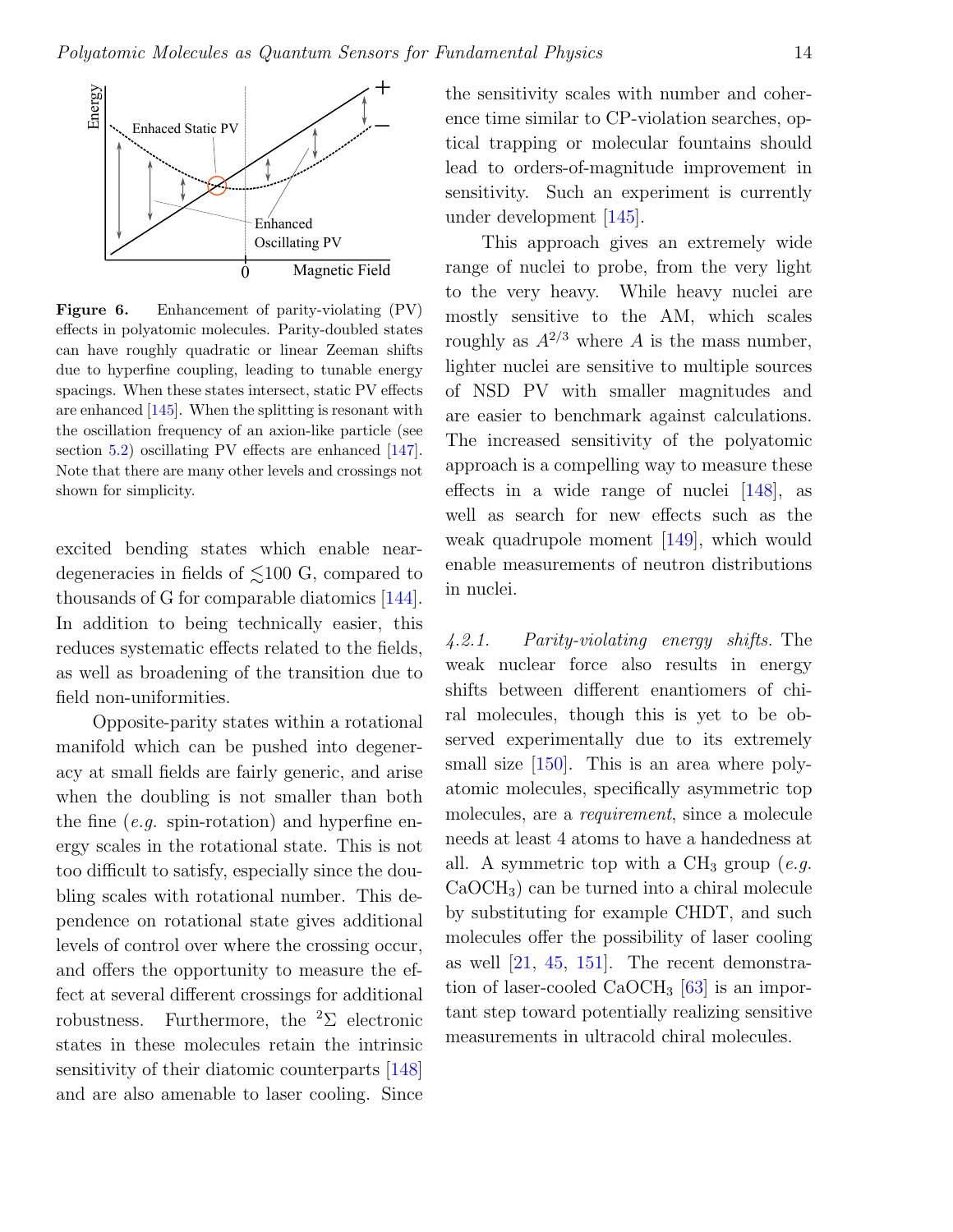## 5. New forces and fields

The nature of dark matter and dark energy, which together make up most of the universe [\[152\]](#page-26-3), is not understood. This motivates the existence of even more new fields and forces which can couple to the Standard Model, and frequently give rise to observables to which atoms and molecules are sensitive [\[1,](#page-19-0) [153,](#page-26-4) [154,](#page-26-5) [155\]](#page-26-6). Here we shall consider two cases – fields which change "slowly," resulting in drifts of fundamental constants, or fields which oscillate on laboratory timescales, resulting in oscillations of fundamental constants or inducing transitions in atoms or molecules.

### 5.1. Variation of fundamental constants

Despite our ability to precisely measure fundamental constants [\[156\]](#page-26-7) such as the finestructure constant  $\alpha = e^2/(4\pi\epsilon_0\hbar c) =$ 1/137.035999084(21) and the proton-electron mass ratio  $\mu = m_p/m_e = 1836.15267343(11),$ one may wonder whether they are actually constants at all. The question is intrinsically interesting, but it also has specific motivation  $\begin{bmatrix} 1 \\ 1.153 \\ 154 \\ 155 \end{bmatrix}$  as these effects arise quite frequently in extensions of the Standard Model or General Relativity. For example, a new field to explain dark energy can result in a change of  $\alpha$  in order to preserve energy conservation [\[157\]](#page-26-8), or massive dark matter fields can couple to Standard Model parameters and result in drifts in coupling constants and masses [\[158\]](#page-26-9). Comparison of precise, laboratory measurements of these quantities over human timescales, as well as comparisons of less precise measurements but over longer cosmological or geological timescales, yield very strong constraints on such drifts. We will focus on laboratory measurements where polyatomic molecules could make improvements,

and refer the reader to reviews for more information about the very wide variety of other approaches and motivation [\[1,](#page-19-0) [153,](#page-26-4) [154,](#page-26-5) [155\]](#page-26-6).

Variations of  $\alpha$  and  $\mu$  are particularly relevant for atomic and molecular spectroscopy.  $\mu$  dictates the masses of the interacting bodies (including the nuclei, which are determined by  $m_p$  and the neutron mass  $m_n \approx m_p$ , and  $\alpha$ sets the strength of the electromagnetic force, both of which are responsible for essentially all spectroscopic features. For some frequency splitting  $\nu$  between two states which depends on  $\alpha$  and  $\mu$ , it is common to define the change  $\Delta \nu$  resulting from changes  $\Delta \alpha$  and  $\Delta \mu$  by

$$
\frac{\Delta \nu}{\nu} = K_{\alpha} \frac{\Delta \alpha}{\alpha} + K_{\mu} \frac{\Delta \mu}{\mu},
$$

where the  $K$  parameters are called sensitivity coefficients. The  $\nu^{-1}$  appearing on the lefthand side of the equation suggests that the sensitivity parameters are enhanced for nearlydegenerate states, which is indeed frequently the case [\[153,](#page-26-4) [154,](#page-26-5) [159,](#page-26-10) [160\]](#page-26-11). This is because we are defining the sensitivity parameters as a fractional change in the frequency splitting, though we must be mindful that the experimental frequencies and resolutions are also relevant [\[160\]](#page-26-11).

Electronic transition energies are  $\propto$  $\alpha^2 \mu_r c^2$  where  $\mu_r$  is the reduced electronnucleus mass. Since  $\mu_r \sim m_e + \mathcal{O}(\mu^{-1}),$ the sensitivity to  $\mu$  variation is suppressed by  $\mu^{-1} \sim 10^{-3}$ , making electronic transitions sensitive almost exclusively to  $\alpha$ . Transitions in optical clocks are therefore sensitive probes for  $\Delta \alpha$ , and comparing two different optical frequencies at different times can be used to constrain  $\dot{\alpha}/\alpha$  [\[161\]](#page-26-12). Microwave clocks relying on hyperfine structure are sensitive to both  $\alpha$  and  $\mu$  since the nuclear magnetic moment depends on  $m_p$ , while the overlap of the electronic wavefunction depends on  $m_e$  and  $\alpha$ . They can therefore be used to probe both  $\Delta \alpha$  and  $\Delta \mu$ ,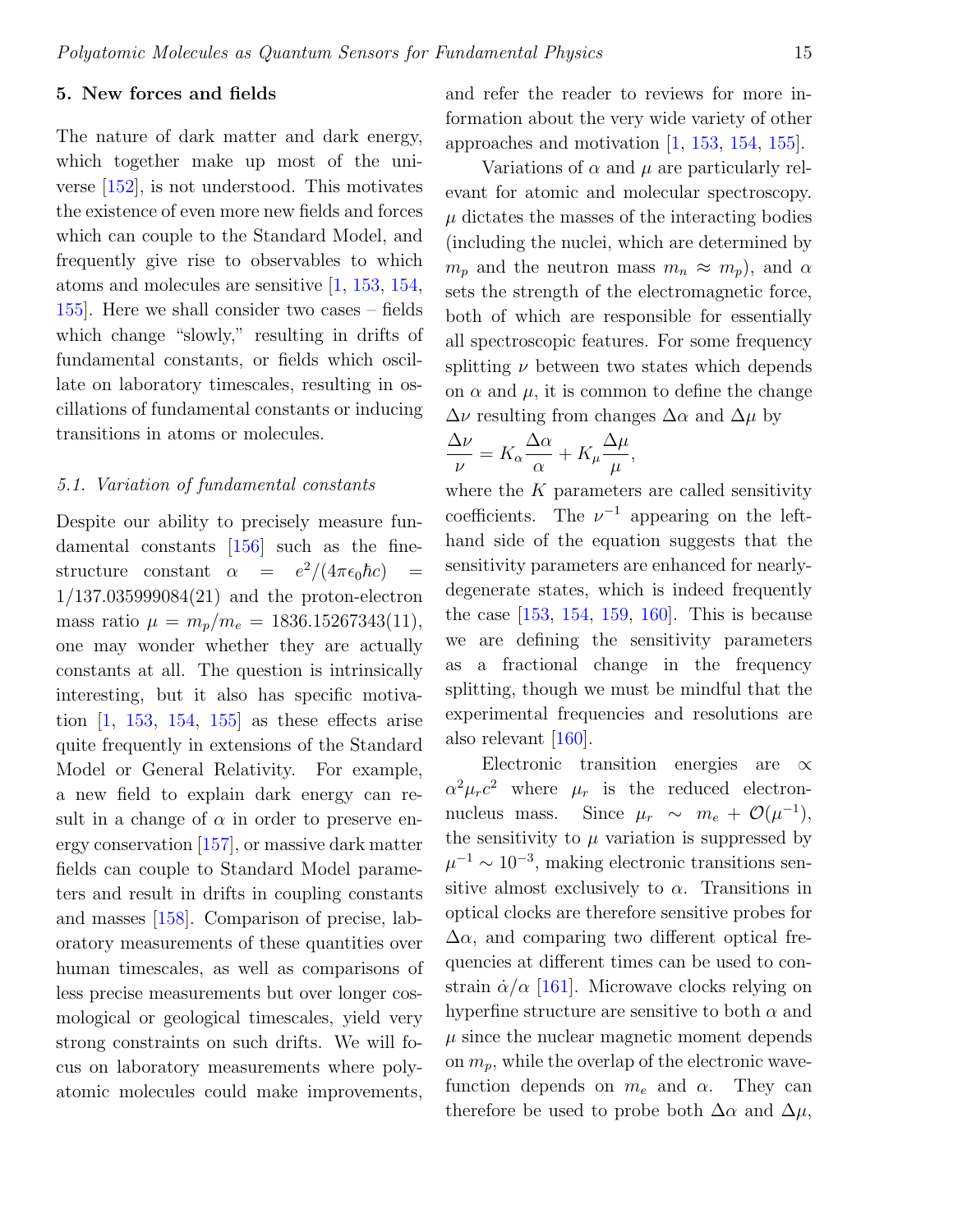which can be combined with  $\Delta \alpha$  measurements from optical clocks to place limits on both  $\dot{\alpha}/\alpha$ and  $\mu/\mu$  at the  $\lesssim 10^{-16}$  level [\[162,](#page-26-13) [163,](#page-26-14) [164\]](#page-26-15).

While atomic frequency measurements are currently the most sensitive, molecules have a number of advantages. First, they offer the opportunity to probe variations in  $\mu$  directly, for example through rotational  $(\propto \mu^{-1})$  or vibrational  $(\propto \mu^{-1/2})$  constants. Second, their complex internal structure gives rise to a wide range of dependencies and energy scales, and including many "near-degeneracies" which significantly enhance sensitivity coefficients.

As an example, consider a molecule with two potential energy surfaces (PESs) sharing the same dissociation asymptote, as shown in figure [7](#page-15-0) [\[165\]](#page-26-16). Since the PESs arises mostly from electronic effects (the chemical bond), a variation of  $\mu$  can be considered as a change in the reduced mass of the oscillating bodies; in other words, the spring in the harmonic oscillator is mostly unchanged, but the mass changes, resulting in a vibration frequency change  $\propto \mu^{-1/2}$ . If these two PESs have a pair nearly-degenerate vibrational levels, there can be a significant enhancement in  $K_{\mu}$ . These degeneracies can also arise in other ways, for example from near-cancellations between spinorbit and vibrational intervals [\[166\]](#page-26-17), and are sensitive to variation of fundamental constants as long as the two states don't have the same dependence on them. This approach was recently implemented in ultracold KRb on a transition between excited vibrational states in singlet  $X^1\Sigma^+$  and triplet  $a^3\Sigma^+$  electronic ground states with a sensitivity of  $K_\mu \approx$ 15,000 to set a limit of  $|\mu/\mu| \lesssim 10^{-14}/yr$  [\[167\]](#page-26-18) over a ∼1 year timescale.

We shall focus on the enhancement due to near-degeneracies, though it is not the only path forward; one other approach is to use extremely sensitive measurements in diatomic



<span id="page-15-0"></span>Figure 7. An example of an accidental neardegeneracy in a molecule [\[165,](#page-26-16) [166\]](#page-26-17). Two vibrational levels in different potential energy surfaces have a small energy splitting and different dependence on  $\omega$ <sub>n</sub>  $\propto$  $\mu^{-1/2}$ , and therefore a large enhancement factor.

molecular clocks to probe the changing vibrational energy splittings directly, without relying on accidental near-degeneracies [\[1,](#page-19-0) [155,](#page-26-6) [168,](#page-26-19) [169\]](#page-26-20). The complex structure of polyatomic molecules gives them many more opportunities for near-degeneracies and large sensitivity coefficients. An example is the linear  $(l-)$  isomer of the  $C_3H$  molecule in the  ${}^{2}$ Π ground electronic state [\[170\]](#page-26-21). The vibrational angular momentum  $\ell$  in the bending mode interacts with the electronic angular momentum to push one of resulting states down to be just  $\sim$ 29 cm<sup>-1</sup> above the absolute ground state. There are nearlydegenerate rotationally excited states in the ground and vibrating states, leading to transitions with both  $K_{\alpha}$  and  $K_{\mu} \sim 1,000$  as the energies of the states depend on both vibrational and electronic effects.

The multiple vibrational degrees of freedom provide a more generic source of accidental degeneracy. An important example of this is SrOH, which has nearly-degenerate vibrational levels giving significantly enhanced sensitivity  $K_{\mu} \geq 1,000$  [\[171\]](#page-26-22). In particular, the  $(200)$  and  $(03<sup>1</sup>0)$  vibrational modes in the ground  $\tilde{X}^2\Sigma^+$  electronic state are within  $\sim$  1 cm<sup>-1</sup>  $\sim$  30 GHz of each other, and have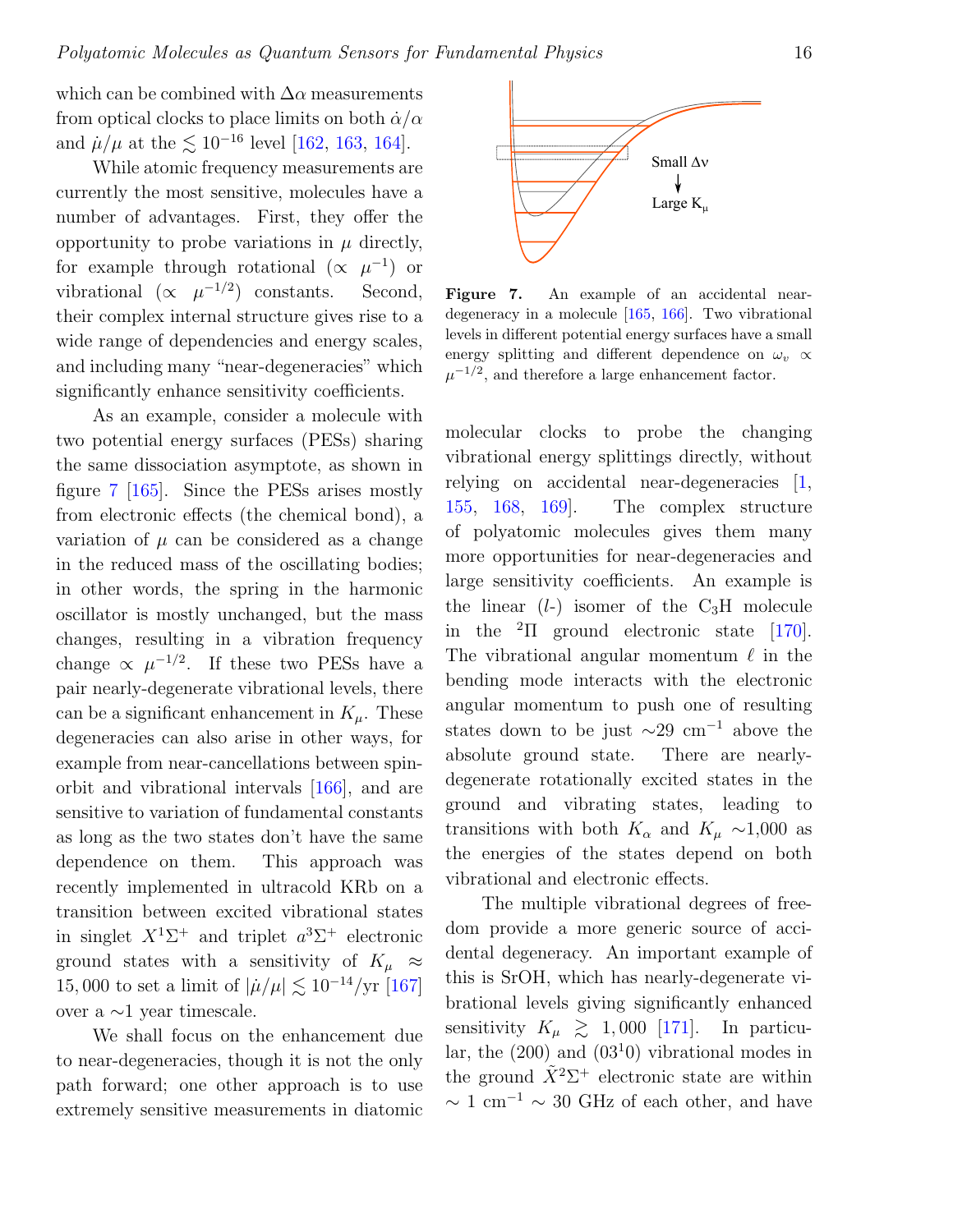rotational transitions spaced by < 200 MHz, all of which are experimentally convenient microwave frequencies. The sensitivity is additionally enhanced because the different vibrational modes, in particular the harmonic and anharmonic contributions, have different dependence on  $\mu$ . SrOH is particularly compelling since it can be laser-cooled and trapped, and in fact was the first laser-cooled polyatomic molecule [\[49\]](#page-21-6). This presents an opportunity for extremely sensitive searches leveraging long coherence times and large numbers.

#### <span id="page-16-0"></span>5.2. Oscillating fields

We have so far focused on either static quantities like permanent, CP-violating moments, or quasi-static effects such as slowly drifting constants. However, many proposed theories add new fields which couple to the Standard Model and result in oscillating effects. In particular, we consider in this section oscillations whose periodicity could be observed in the laboratory, yielding different methods of experimental investigation.

One important example is the axion, which was originally proposed [\[172\]](#page-27-0) as an explanation of why the strong force appears to preserve CP. CP is not a symmetry of nature; the weak force has an order unity CPviolating phase, yet the CP-violating term  $\theta$  in the strong force is constrained to be  $\theta \lesssim 10^{-10}$ by neutron and <sup>199</sup>Hg EDM experiments [\[120,](#page-24-9) 173. The axion results from promoting  $\theta$  to a field which oscillates, so that it has finite amplitude but averages away. Since  $\theta$  leads to nuclear CP-violation in the form of EDMs, NSMs, and MQMs, the oscillating axion field results in oscillating (and static [\[174\]](#page-27-2)) CPviolation through these channels [\[147,](#page-25-20) [175,](#page-27-3) [176\]](#page-27-4). Note that these conclusions are not

restricted to the axion specifically, as a generic pseudoscalar field (or "axion-like particle") will lead to many of the same effects.

Furthermore, axion and axion-like particles are a promising candidate for dark matter. If dark matter is composed of such a field, we can use the local dark matter density to estimate that  $\theta$  will oscillate with amplitude  $\sim 10^{-19}$  [\[175\]](#page-27-3). This may seem hopelessly small, as the limits on  $\theta$  from the neutron EDM and Hg EDM experiments are around 9 orders of magnitude larger. However, a critical feature of the axion signature is that it oscillates at a frequency  $\omega_a = m_a c^2/\hbar$  given by the axion mass  $m_a$ . In addition, the field is quasicoherent; bosonic dark matter particles of mass  $m \leq 15$  eV will have overlapping de Broglie wavelengths, and can therefore be described as a classical, oscillating field [\[175\]](#page-27-3). Sensitive NMR techniques may therefore be used on macroscopic samples with moles of atoms or molecules, such as in the CASPEr experiment [\[177,](#page-27-5) [178\]](#page-27-6).

Molecules offer opportunities to search for these effects from oscillating CP-violation as well. Existing molecular EDM data can be time-resolved to search for oscillating dipole moments up to the experimental repetition rate of  $\sim$  1 Hz, as was recently performed for the  $HfF^+$  EDM result [\[179\]](#page-27-7), so further improvements in EDM searches will advance these bounds. Additionally, molecules offer the opportunity for resonant enhancement if the energy splitting between states can be tuned to match the axion field oscillation frequency [\[176\]](#page-27-4). This results in ordersof-magnitude increases in spin precession rates, so the availability of many sources of opposite-parity states with large tunability in polyatomic molecules give them some compelling advantages.

The time-dependent parity violation of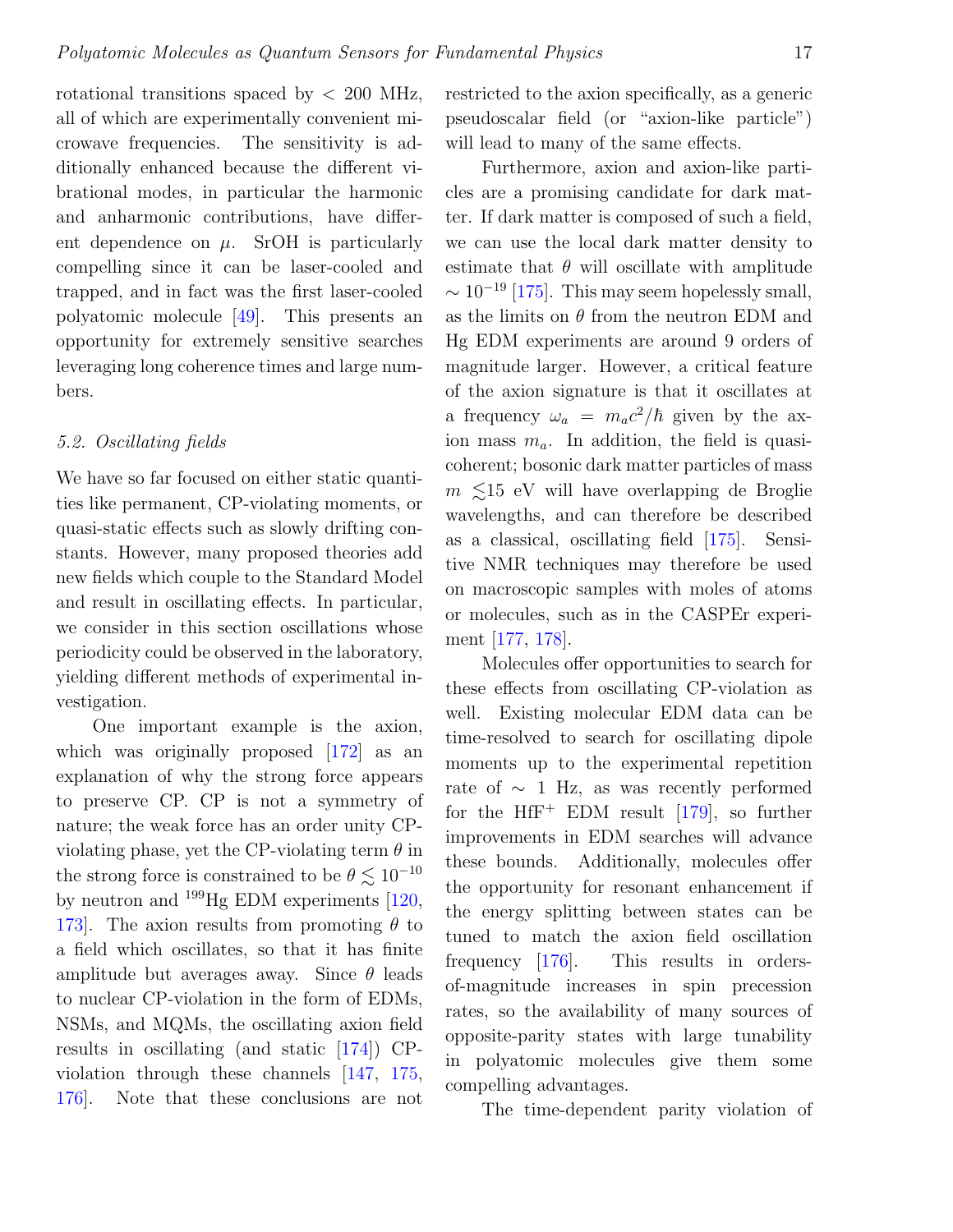these fields also gives rise to new observables and measurement methods [\[147,](#page-25-20) [180\]](#page-27-8). Similar to how these fields will induce oscillating CP-violation, they will also induce oscillating P-violation, for example through oscillating mixing of opposite parity states. This mixing can be measured using qualitatively similar techniques to search for static parity violation, and therefore could benefit from the advantages of polyatomic molecules for many of the same reasons. While static PV effects are enhanced when the states are nearly-degenerate, oscillating PV effects are resonantly enhanced by many orders of magnitude when the energy splitting between the states is equal to the frequency of the oscillating field, as shown in figure [6.](#page-13-0) The abundance of opposite-parity states of polyatomic molecules with tunable splittings, combined with opportunities for laser cooling, offer exciting opportunities for future searches over a wide rage of energy scales difficult to probe with other methods.

Another approach leveraging the large span of energy scales in molecules is to search for resonant absorption of DM  $[181,$ [182\]](#page-27-10). The coherent, oscillating coupling to the molecular constituents can result in molecular excitation, which can then be detected from subsequent spontaneous decay or via statespecific detection of the excited state. If the transition is tuned using the Stark or Zeeman effect to be resonant with the oscillation of the field, there will be a resonance in the absorption rate, yielding a method to differentiate the signal from backgrounds.

## 6. Outlook

This entire perspective is an outlook, as research with laser-cooled polyatomic molecules (and even diatomic molecules) is really just

getting started. Despite being on the scene for only a few years, there are many exciting results and proposals. As the list of species and techniques continue to grow, so too will the possibilities of what to do with these increasing complex quantum objects – not just for precision measurement, but for the many other applications which benefit from both complexity and control, such as quantum information, simulation, sensing, chemistry, and more.

### 7. Acknowledgements

Thanks to Ben Augenbraun, Arian Jadbabaie, Ivan Kozyryev, Eric Norrgard, and Nick Pilgram for thoughts and feedback.

#### Appendix: Molecular structure

Here we give a very brief overview of molecular structure in heteronuclear diatomic molecules, in particular the features relevant to the experiments discussed. Molecular structure is an astoundingly large and complex field, and we will not even scrape the surface [\[16,](#page-19-15) [17,](#page-19-16) [22,](#page-20-1) [183\]](#page-27-11).

Electronic states of molecules have term symbols  ${}^{2S+1}\Lambda_{\Omega}$ , very analogous to the  ${}^{2S+1}L_J$ symbols of atoms. In both cases  $S$  denotes the total electronic spin, while  $\Lambda = \vec{L} \cdot \hat{n}$ and  $\Omega = \vec{J} \cdot \hat{n}$  denote the projections of the electronic orbital angular momentum  $\vec{L}$  and total electronic angular momentum  $\vec{J}$  onto the internuclear axis  $\hat{n}$ . The strong electrostatic forces quantize the orbital angular momentum  $\overline{L}$  along the internuclear axis, hence the appearance of  $\Lambda$  in the term symbol. When written in the term symbol,  $\Lambda$  is denoted by the capital Greek versions of the usual atomic term symbols:  $\Sigma, \Pi, \Delta, \ldots$  denote  $\Lambda = 0, 1, 2, \ldots$ We also define  $\Sigma = \vec{S} \cdot \hat{n}$ , so  $\Omega = \Lambda + \Sigma$ . Electronic energy scales are similar to those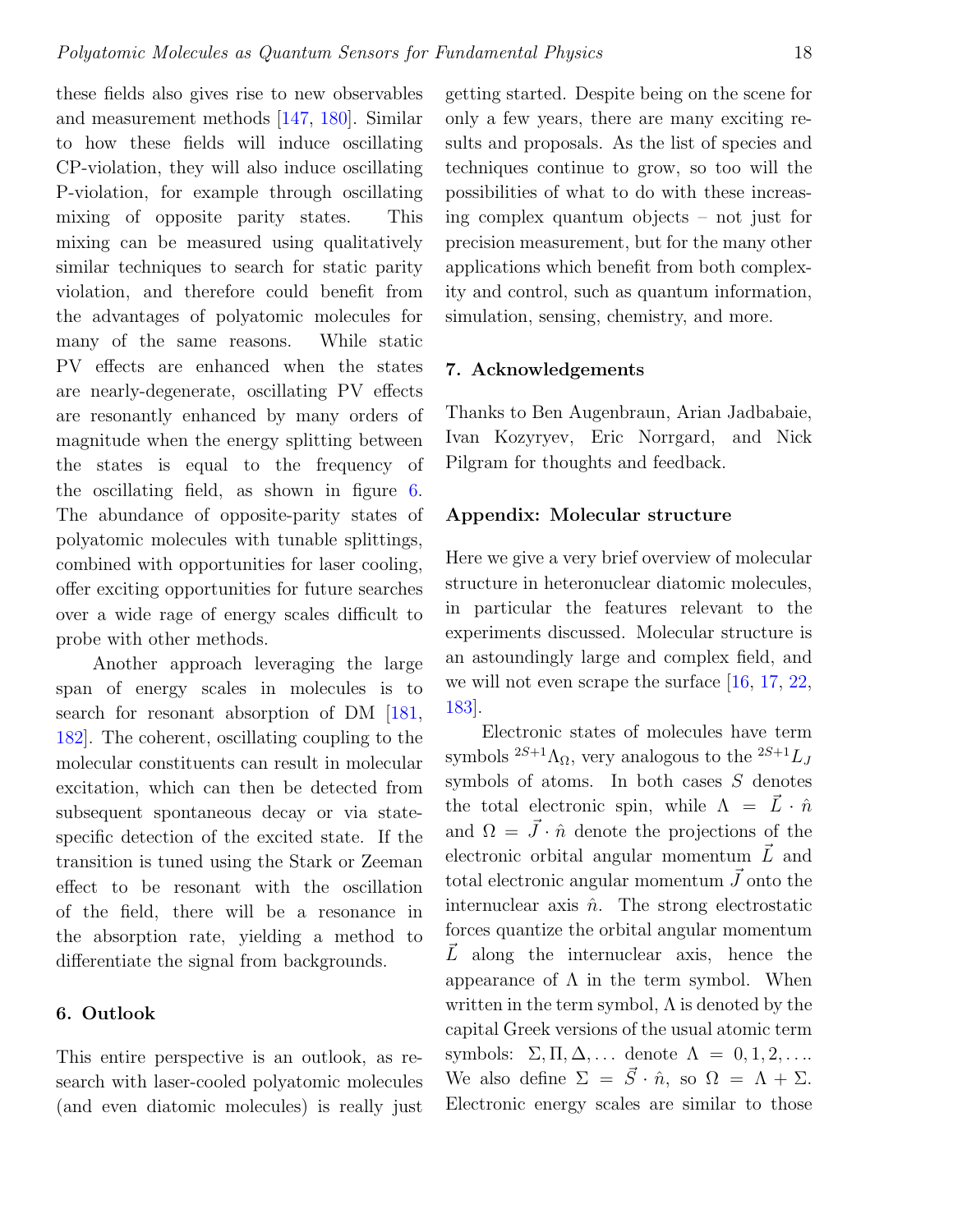in atoms.

Each electronic state is assigned a letter, with  $X$  indicating the ground state. The traditional labeling scheme is that states with the same spin multiplicity as the ground state are labeled  $A, B, C, \ldots$ , and those with different multiplicity are labeled  $a, b, c, \ldots$  in order of increasing energy, though there are frequent exceptions to this as sometimes states are discovered out of order. The state labels are usually written with the term symbol, for example  $X^2\Sigma^+$ . The  $\pm$  superscript in  $\Sigma$  states indicates the parity of the lowest rotational state. This superscript is absent for states of higher  $\Lambda$  because, as we shall see, each rotational state is split into doublets of both parity in those cases.

Spin-orbit coupling splits states with the same S and  $\Lambda$  but different  $\Omega$ , for example the  ${}^{2}\Pi_{1/2}$  and  ${}^{2}\Pi_{3/2}$ , very similar to alkali atoms, and with a magnitude and scaling with proton number Z. Spin-orbit coupling also mixes states with different  $\Lambda$  and  $\Sigma$ , but the same  $\Omega$  [\[184\]](#page-27-12), meaning that  $\Lambda$  and  $\Sigma$  are not strictly good quantum numbers (technically,  $\Omega$  isn't either [\[184\]](#page-27-12)). However, in the limit of small spin-orbit coupling, for example in a molecule with light atoms or arising from an electronic state with  $L = \Lambda = 0$ , these are reasonably good quantum numbers, and will work well for the molecules we consider (even the heavy ones, since we will primarily consider  $\Sigma$  states.) The different coupling schemes of all the angular momenta are described by Hund's cases, which we will not consider here, but are of critical importance to understanding the details of electronic and rotational structure [\[183\]](#page-27-11).

Each electronic state has a potential energy surface (PES) indicating the energy of the system as a function of internuclear separation. Bound states posses an energy minimum at an equilibrium distance  $r_e$ , typically a few  $\AA$ , and a spectrum of vibrational levels corresponding to excited states of this potential. Vibrational frequencies  $\omega_v$  are typically in the range of  $\sim 100 - 1,000$  cm<sup>-1</sup>, where the conventional unit  $cm^{-1}$  means frequency of  $c/(1 \text{ cm}) \approx 30 \text{ GHz or an energy of}$  $\approx 0.1$  meV. Vibrational frequencies are therefore in the tens to few hundred THz, or the near- to mid-infrared. Because the PES is anharmonic, the lowest few vibrational states might have an approximately even spacing, but higher levels rapidly depart from linear spacing. Even near the bottom of the potential, the non-linearities in the energy spacing is usually tens of GHz or more.

Each vibrational state has a series of rotational lines, along with fine and hyperfine features. The energy of a state with J rotational quanta is given by  $BJ(J + 1)$ , where the rotational constant  $B \propto 1/(\mu r_e^2)$ , where  $\mu$  is the reduced mass of the nuclei. Rotational constants vary from ∼ 100 GHz for a heavy hydride, to ∼ 1 GHz for a heavy-heavy molecule like I2. Typical molecules used for laser cooling and for precision measurements are heavy fluorides or oxides, which have rotational constants of ∼ 10 GHz. The rotational constant actually depends on the vibrational level, for example because the distance between the molecules changes due to the skewed character of the PES, but that is usually not a significant effect for our purposes.

All heteronuclear molecules have the structure described so far, so further description would require additional specification of the molecular details – and rapidly gets very complicated. We will not need the details of all these possible interactions, save for one which is important to a number of applications discussed here.

In states with  $\Lambda = 0$ , the ladder of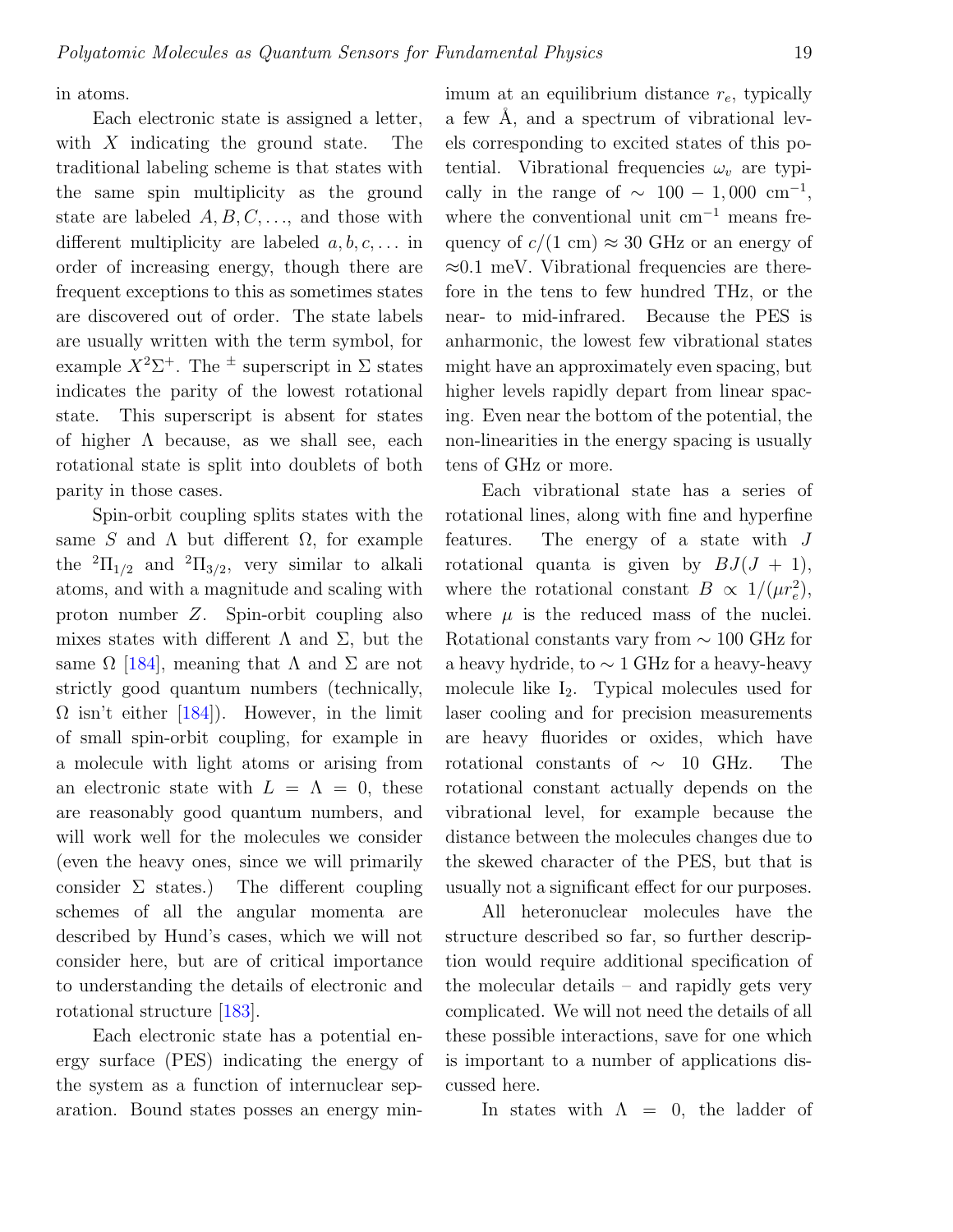rotational states alternates parity. In states with  $\Lambda > 0$ , each rotational state is split into a doublet of opposite parity states through an effect called Λ-doubling. Note that in molecules with large spin-orbit coupling where Λ is not a good quantum number this effect is usually called  $\Omega$ -doubling, but the origin of the effect is the same. States with  $\pm \Lambda$ are nominally degenerate due to time-reversal symmetry. Since  $\Lambda$  is a parity-odd quantity, the field-free eigenstates are even and odd combinations of wavefunctions with defined  $\Lambda$ , that is,  $e^{i\Lambda\phi} \pm e^{-i\Lambda\phi} \propto \cos(\Lambda\phi)$ ,  $\sin(\Lambda\phi)$  where  $\phi$  is the azimuthal angle about the internuclear axis. Notice that these states constitute a doublet of opposite parity states, or a parity doublet. These states are split due to Coriolistype interactions between the electrons and the molecular rotation [\[183,](#page-27-11) [185\]](#page-27-13), very similar to the sources of doubling discussed in the text.

## References

- <span id="page-19-0"></span>[1] Safronova M S, Budker D, DeMille D, Kimball D F J, Derevianko A and Clark C W 2018 Search for new physics with atoms and molecules Reviews of Modern Physics 90 025008
- <span id="page-19-1"></span>[2] DeMille D, Doyle J M and Sushkov A O 2017 Probing the frontiers of particle physics with tabletop-scale experiments Science 357 990-994
- <span id="page-19-2"></span>[3] Chupp T E, Fierlinger P, Ramsey-Musolf M J and Singh J T 2019 Electric dipole moments of atoms, molecules, nuclei, and particles Reviews of Modern Physics 91 015001
- <span id="page-19-3"></span>[4] Cairncross W B and Ye J 2019 Atoms and molecules in the search for time-reversal symmetry violation Nature Reviews Physics 1 510–521
- <span id="page-19-4"></span>[5] Balakrishnan N 2016 Perspective: Ultracold molecules and the dawn of cold controlled chemistry The Journal of Chemical Physics 145 150901
- <span id="page-19-5"></span>[6] Bohn J L, Rey A M and Ye J 2017 Cold molecules: Progress in quantum engineering of chemistry and quantum matter Science 357 1002–1010
- <span id="page-19-6"></span>[7] Baranov M A, Dalmonte M, Pupillo G and Zoller P 2012 Condensed matter theory of dipolar quantum gases. Chemical reviews 112 5012– 61
- <span id="page-19-7"></span>[8] DeMille D 2002 Quantum Computation with Trapped Polar Molecules Physical Review Letters 88 67901
- <span id="page-19-8"></span>[9] Tarbutt M R 2018 Laser cooling of molecules Contemporary Physics 59 356–376
- <span id="page-19-9"></span>[10] McCarron D 2018 Laser cooling and trapping molecules Journal of Physics B: Atomic, Molecular and Optical Physics 51 212001
- <span id="page-19-10"></span>[11] Wei Q, Kais S, Friedrich B and Herschbach D 2011 Entanglement of polar symmetric top molecules as candidate qubits The Journal of Chemical Physics 135 154102
- <span id="page-19-11"></span>[12] Wall M L, Maeda K and Carr L D 2013 Simulating quantum magnets with symmetric top molecules Annalen der Physik 525 845– 865
- <span id="page-19-12"></span>[13] Wall M L, Maeda K and Carr L D 2015 Realizing unconventional quantum magnetism with symmetric top molecules New Journal of Physics 17 025001
- <span id="page-19-13"></span>[14] Yu P, Cheuk L W, Kozyryev I and Doyle J M 2019 A scalable quantum computing platform using symmetric-top molecules New Journal of Physics 21 093049
- <span id="page-19-14"></span>[15] DeMille D 2015 Diatomic molecules, a window onto fundamental physics Physics Today 68 34–40
- <span id="page-19-15"></span>[16] Townes C H and Schawlow A L 2012 Microwave Spectroscopy 2nd ed (Dover Books on Physics) ISBN 048661798X
- <span id="page-19-16"></span>[17] Herzberg G 1967 Molecular Spectra and Molecular Structure, Volume 3: Electronic Spectra and Electronic Structure of Polyatomic Molecules (D. Van Nostrand)
- <span id="page-19-17"></span>[18] Bernath P 2005 Spectra of Atoms and Molecules 2nd ed (Oxford University Press)
- <span id="page-19-18"></span>[19] Klemperer W, Lehmann K K, Watson J K G and Wofsy S C 1993 Can molecules have permanent electric dipole moments? The Journal of Physical Chemistry 97 2413–2416
- <span id="page-19-19"></span>[20] Butcher R J, Chardonnet C and Bordé C J 1993 Hyperfine lifting of parity degeneracy and the question of inversion in a rigid molecule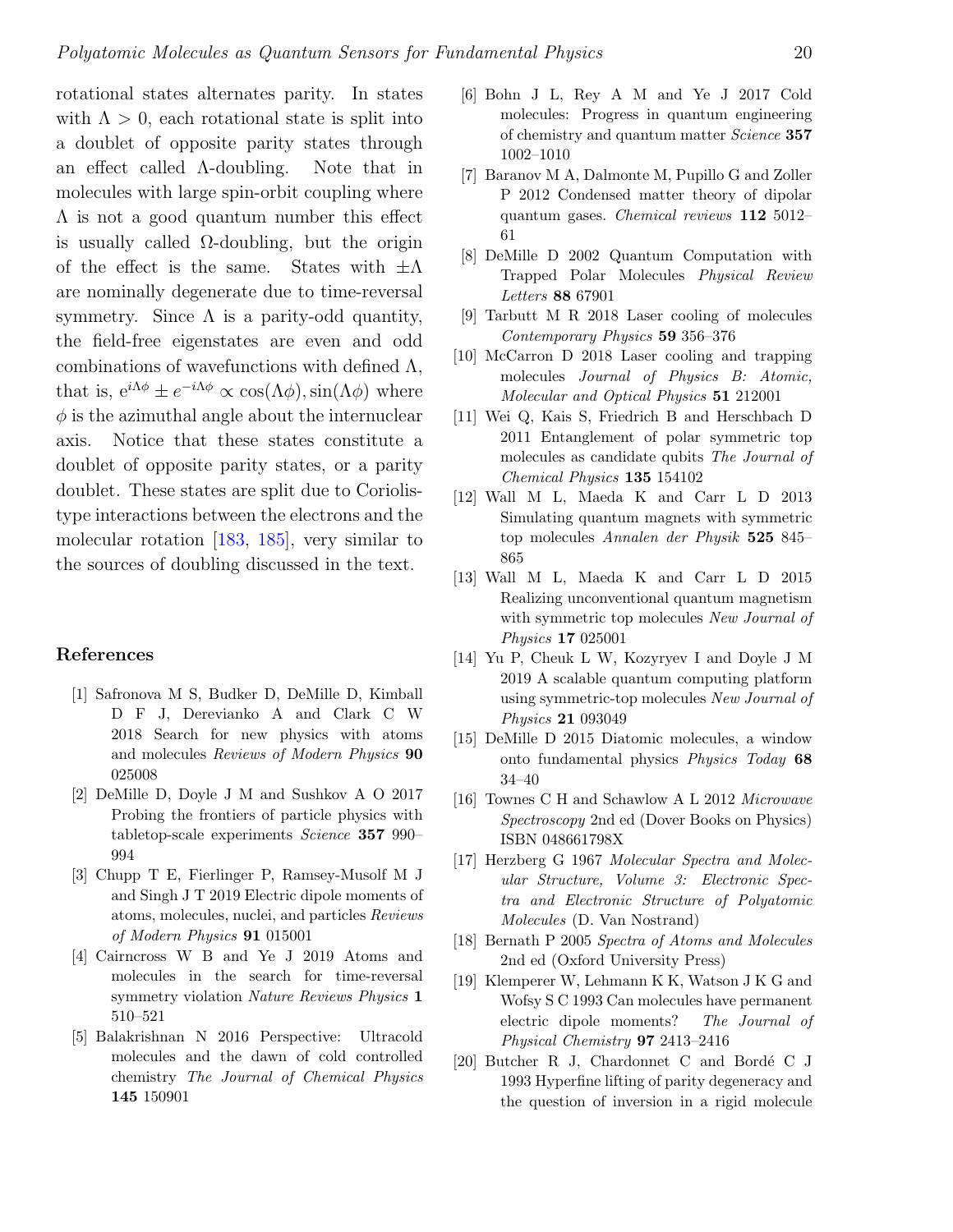Physical Review Letters 70 2698–2701

- <span id="page-20-0"></span>[21] Augenbraun B L, Doyle J M, Zelevinsky T and Kozyryev I 2020 Molecular Asymmetry and Optical Cycling: Laser Cooling Asymmetric Top Molecules Physical Review X 10 031022
- <span id="page-20-1"></span>[22] Herzberg G 1989 Molecular Spectra and Molecular Structure: Spectra of Diatomic Molecules , 2nd ed. (Krieger)
- <span id="page-20-2"></span>[23] Bickman S, Hamilton P, Jiang Y and DeMille D 2009 Preparation and detection of states with simultaneous spin alignment and selectable molecular orientation in PbO Physical Review A 80 023418
- <span id="page-20-3"></span>[24] Cairncross W B, Gresh D N, Grau M, Cossel K C, Roussy T S, Ni Y, Zhou Y, Ye J and Cornell E A 2017 Precision Measurement of the Electrons Electric Dipole Moment Using Trapped Molecular Ions Physical Review Letters 119 153001
- <span id="page-20-4"></span>[25] V Andreev, Ang D G, DeMille D, Doyle J M, Gabrielse G, Haefner J, Hutzler N R, Lasner Z, Meisenhelder C, OLeary B R, Panda C D, West A D, West E P and Wu X 2018 Improved limit on the electric dipole moment of the electron Nature 562 355–360
- <span id="page-20-5"></span>[26] Shuman E S, Barry J F and Demille D 2010 Laser cooling of a diatomic molecule. Nature 467 820–823
- <span id="page-20-6"></span>[27] Hunter L R, Peck S K, Greenspon A S, Alam S S and DeMille D 2012 Prospects for laser cooling TlF Physical Review A 85 012511
- <span id="page-20-7"></span>[28] Tarbutt M R, Sauer B E, Hudson J J and Hinds E A 2013 Design for a fountain of YbF molecules to measure the electron's electric dipole moment New Journal of Physics 15 053034
- <span id="page-20-8"></span>[29] Kozyryev I and Hutzler N R 2017 Precision Measurement of Time-Reversal Symmetry Violation with Laser-Cooled Polyatomic Molecules Physical Review Letters 119 133002
- <span id="page-20-9"></span>[30] Parker R H, Dietrich M R, Kalita M R, Lemke N D, Bailey K G, Bishof M, Greene J P, Holt R J, Korsch W, Lu Z T, Mueller P, OConnor T P and Singh J T 2015 First Measurement of the Atomic Electric Dipole Moment of 225Ra Physical Review Letters 114 233002
- <span id="page-20-10"></span>[31] Norrgard E B, Edwards E R, McCarron D J, Steinecker M H, DeMille D, Alam S S, Peck S K, Wadia N S and Hunter L R 2017 Hyperfine Structure of the B3Π1 State and Predictions of Optical Cycling Behavior in the

X-B transition of TlF Physical Review A 95 062506

- <span id="page-20-11"></span>[32] Tang C, Zhang T and Weiss D S 2018 Improving sensitivity to magnetic fields and electric dipole moments by using measurements of individual magnetic sublevels Physical Review A 97 033404
- <span id="page-20-12"></span>[33] Lim J, Almond J R, Trigatzis M A, Devlin J A, Fitch N J, Sauer B E, Tarbutt M R and Hinds E A 2018 Laser Cooled YbF Molecules for Measuring the Electrons Electric Dipole Moment Physical Review Letters 120 123201
- <span id="page-20-13"></span>[34] Aggarwal P, Bethlem H L, Borschevsky A, Denis M, Esajas K, Haase P A B, Hao Y, Hoekstra S, Jungmann K, Meijknecht T B, Mooij M C, Timmermans R G E, Ubachs W, Willmann L and Zapara A 2018 Measuring the electric dipole moment of the electron in BaF The European Physical Journal D 72 197
- <span id="page-20-14"></span>[35] Zhou Y, Shagam Y, Cairncross W B, Ng K B, Roussy T S, Grogan T, Boyce K, Vigil A, Pettine M, Zelevinsky T, Ye J and Cornell E A 2020 Second-Scale Coherence Measured at the Quantum Projection Noise Limit with Hundreds of Molecular Ions Physical Review Letters 124 053201
- <span id="page-20-15"></span>[36] H J Metcalf and P van der Straten 1999 Laser Cooling and Trapping (Springer-Verlag)
- <span id="page-20-16"></span>[37] Jayich A M, Vutha A C, Hummon M T, Porto J V and Campbell W C 2014 Continuous alloptical deceleration and single-photon cooling of molecular beams Physical Review A 89 023425
- <span id="page-20-17"></span>[38] Kozyryev I, Baum L, Aldridge L, Yu P, Eyler E E and Doyle J M 2018 Coherent Bichromatic Force Deflection of Molecules Physical Review Letters 120 063205
- <span id="page-20-18"></span>[39] Long X, Yu S S, Jayich A M and Campbell W C 2019 Suppressed Spontaneous Emission for Coherent Momentum Transfer Physical Review Letters 123 033603
- <span id="page-20-19"></span>[40] Wenz K, Kozyryev I, McNally R L, Aldridge L and Zelevinsky T 2020 Large molasses-like cooling forces for molecules using polychromatic optical fields: A theoretical description arXiv:2007.01776
- <span id="page-20-20"></span>[41] Di Rosa M D 2004 Laser-cooling molecules The European Physical Journal D 31 395–402
- <span id="page-20-21"></span>[42] Barry J F, McCarron D J, Norrgard E B, Steinecker M H and DeMille D 2014 Magnetooptical trapping of a diatomic molecule Nature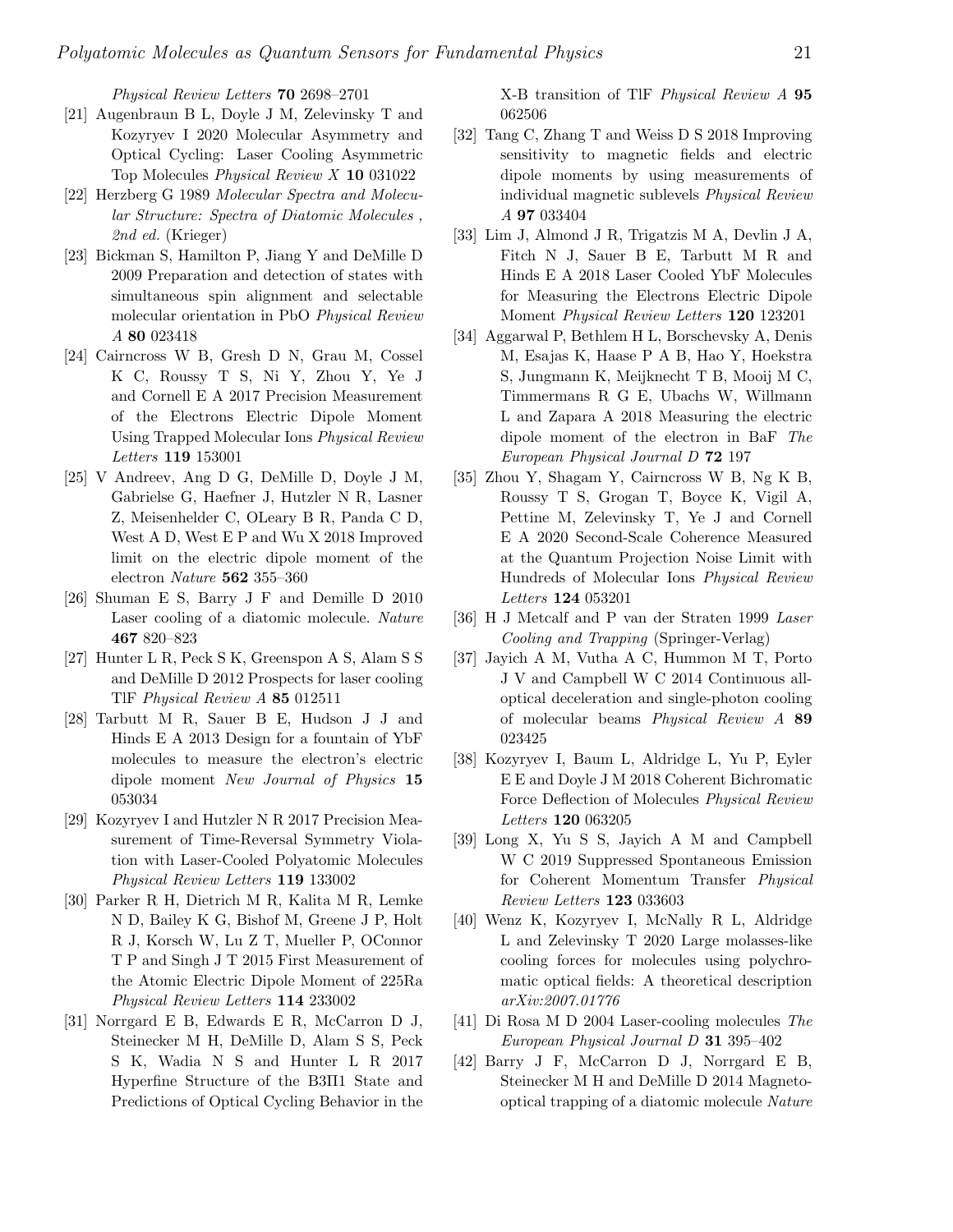512 286–289

- <span id="page-21-0"></span>[43] Nicholls R W 1962 Franck-Condon factors to high vibrational quantum numbers II: SiO,MgO,SrO,AlO,VO,NO Journal of Research of the National Bureau of Standards Section A: Physics and Chemistry 66A 227
- <span id="page-21-1"></span>[44] Ellis A M 2001 Main group metal-ligand interactions in small molecules: New insights from laser spectroscopy International Reviews in Physical Chemistry 20 551–590
- <span id="page-21-2"></span>[45] Isaev T A and Berger R 2016 Polyatomic Candidates for Cooling of Molecules with Lasers from Simple Theoretical Concepts Physical Review Letters 116 063006
- <span id="page-21-3"></span>[46] Li M, Kłos J, Petrov A and Kotochigova S 2019 Emulating optical cycling centers in polyatomic molecules Communications Physics 2 148
- <span id="page-21-4"></span>[47] Ivanov M V, Bangerter F H and Krylov A I 2019 Towards a rational design of lasercoolable molecules: insights from equationof-motion coupled-cluster calculations Physical Chemistry Chemical Physics 21 19447–19457
- <span id="page-21-5"></span>[48] Kozyryev I, Baum L, Matsuda K and Doyle J M 2016 Proposal for Laser Cooling of Complex Polyatomic Molecules ChemPhysChem 17 3641–3648
- <span id="page-21-6"></span>[49] Kozyryev I, Baum L, Matsuda K, Augenbraun B L, Anderegg L, Sedlack A P and Doyle J M 2017 Sisyphus Laser Cooling of a Polyatomic Molecule Physical Review Letters 118 173201
- <span id="page-21-7"></span>[50] Puri P, Mills M, Schneider C, Simbotin I, Montgomery J A, Côté R, Suits A G and Hudson E R 2017 Synthesis of mixed hypermetallic oxide BaOCa+ from lasercooled reagents in an atom-ion hybrid trap Science 357 1370–1375
- <span id="page-21-8"></span>[51] O'Rourke M J and Hutzler N R 2019 Hypermetallic polar molecules for precision measurements Physical Review A 100 022502
- <span id="page-21-9"></span>[52] Ivanov M V, Gulania S and Krylov A I 2020 Two Cycling Centers in One Molecule: Communication by Through-Bond Interactions and Entanglement of the Unpaired Electrons The Journal of Physical Chemistry Letters 11 1297–1304
- <span id="page-21-10"></span>[53] Klos J and Kotochigova S 2020 Prospects for laser cooling of polyatomic molecules with increasing complexity Physical Review Research 2 013384
- <span id="page-21-11"></span>[54] Isaev T A, Zaitsevskii A V and Eliav E

2017 Laser-coolable polyatomic molecules with heavy nuclei *Journal of Physics B* 50 225101

- <span id="page-21-18"></span>[55] Kinsey-Nielsen S, Brazier C R and Bernath P F 1986 Rotational analysis of the B-X transition of BaOH and BaOD The Journal of Chemical Physics 84 698–708
- <span id="page-21-19"></span>[56] Augenbraun B L, Lasner Z D, Frenett A, Sawaoka H, Miller C, Steimle T C and Doyle J M 2020 Laser-cooled polyatomic molecules for improved electron electric dipole moment searches New Journal of Physics 22 022003
- <span id="page-21-20"></span>[57] Baum L, Vilas N B, Hallas C, Augenbraun B L, Rava S, Mitra D and Doyle J M 2020 Establishing a highly closed cycling transition in a polyatomic molecule arXiv:2006.01769
- <span id="page-21-12"></span>[58] Stuhl B K, Sawyer B C, Wang D and Ye J 2008 Magneto-optical Trap for Polar Molecules Physical Review Letters 101 243002
- <span id="page-21-13"></span>[59] Hummon M T, Yeo M, Stuhl B K, Collopy A L, Xia Y and Ye J 2013 2D Magneto-Optical Trapping of Diatomic Molecules Physical Review Letters 110 143001
- <span id="page-21-14"></span>[60] Tarbutt M R and Steimle T C 2015 Modeling magneto-optical trapping of CaF molecules Physical Review A **92** 053401
- <span id="page-21-15"></span>[61] Norrgard E B, McCarron D J, Steinecker M H, Tarbutt M R and DeMille D 2016 Submillikelvin Dipolar Molecules in a Radio-Frequency Magneto-Optical Trap Physical Review Letters 116 063004
- <span id="page-21-16"></span>[62] Anderegg L, Augenbraun B L, Chae E, Hemmerling B, Hutzler N R, Ravi A, Collopy A, Ye J, Ketterle W and Doyle J M 2017 Radio Frequency Magneto-Optical Trapping of CaF with High Density Physical Review Letters 119 103201
- <span id="page-21-17"></span>[63] Mitra D, Vilas N B, Hallas C, Anderegg L, Augenbraun B L, Baum L, Miller C, Raval S and Doyle J M 2020 Direct Laser Cooling of a Symmetric Top Molecule arXiv:2004.02848
- <span id="page-21-21"></span>[64] Maxwell S E, Brahms N, DeCarvalho R, Glenn D R, Helton J S, Nguyen S V, Patterson D, Petricka J, DeMille D and Doyle J M 2005 High-Flux Beam Source for Cold, Slow Atoms or Molecules Physical Review Letters 95 173201
- <span id="page-21-22"></span>[65] Hutzler N R, Lu H I and Doyle J M 2012 The buffer gas beam: an intense, cold, and slow source for atoms and molecules. Chemical Reviews 112 4803–27
- <span id="page-21-23"></span>[66] Truppe S, Williams H J, Hambach M, Caldwell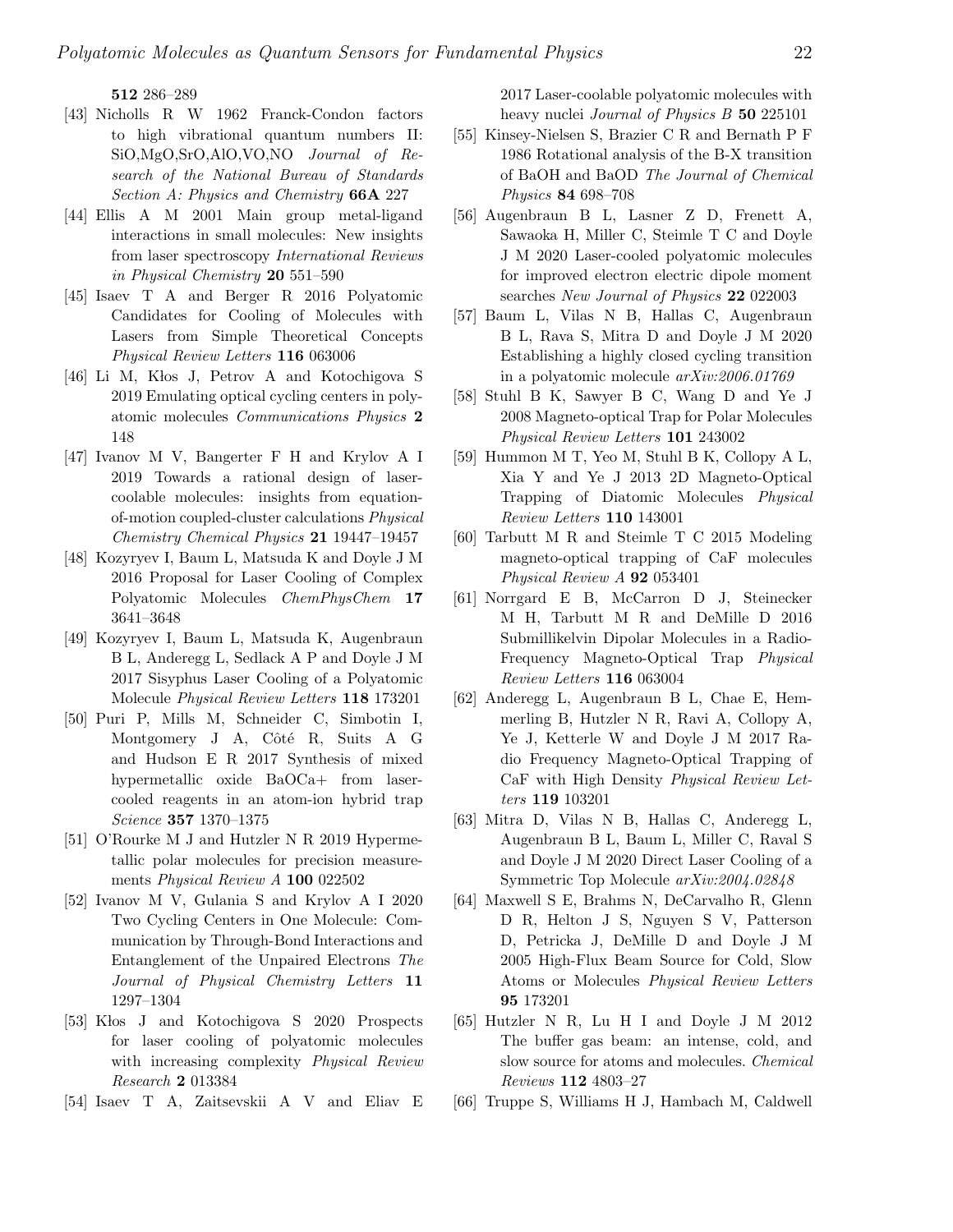L, Fitch N J, Hinds E A, Sauer B E and Tarbutt M R 2017 Molecules cooled below the Doppler limit Nature Physics 13 1173–1176

- <span id="page-22-0"></span>[67] Collopy A L, Ding S, Wu Y, Finneran I A, Anderegg L, Augenbraun B L, Doyle J M and Ye J 2018 3D Magneto-Optical Trap of Yttrium Monoxide Physical Review Letters 121 213201
- <span id="page-22-1"></span>[68] McNally R L, Kozyryev I, Vazquez-Carson S, Wenz K, Wang T and Zelevinsky T 2020 Optical cycling, radiative deflection and laser cooling of barium monohydride (BaH) arXiv:2004.09570
- <span id="page-22-2"></span>[69] Baum L, Vilas N B, Hallas C, Augenbraun B L, Raval S, Mitra D and Doyle J M 2020 1D Magneto-Optical Trap of Polyatomic Molecules Physical Review Letters 124 133201
- <span id="page-22-3"></span>[70] Williams H J, Caldwell L, Fitch N J, Truppe S, Rodewald J, Hinds E A, Sauer B E and Tarbutt M R 2018 Magnetic Trapping and Coherent Control of Laser-Cooled Molecules Physical Review Letters 120 163201
- <span id="page-22-4"></span>[71] Caldwell L, Devlin J A, Williams H J, Fitch N J, Hinds E A, Sauer B E and Tarbutt M R 2019 Deep Laser Cooling and Efficient Magnetic Compression of Molecules Physical Review Letters 123 033202
- <span id="page-22-5"></span>[72] Anderegg L, Augenbraun B L, Bao Y, Burchesky S, Cheuk L W, Ketterle W and Doyle J M 2018 Laser cooling of optically trapped molecules Nature Physics
- <span id="page-22-6"></span>[73] Anderegg L, Cheuk L W, Bao Y, Burchesky S, Ketterle W, Ni K K and Doyle J M 2019 An optical tweezer array of ultracold molecules Science 365 1156–1158
- <span id="page-22-7"></span>[74] Cheuk L W, Anderegg L, Augenbraun B L, Bao Y, Burchesky S, Ketterle W and Doyle J M 2018 Λ-Enhanced Imaging of Molecules in an Optical Trap Physical Review Letters 121 083201
- <span id="page-22-8"></span>[75] Ding S, Wu Y, Finneran I A, Burau J J and Ye J 2020 Sub-Doppler Cooling and Compressed Trapping of YO Molecules at  $\mu$ K Temperatures Physical Review X 10 021049
- <span id="page-22-9"></span>[76] Lara M, Bohn J, Potter D, Soldán P and Hutson J 2006 Ultracold Rb-OH Collisions and Prospects for Sympathetic Cooling Physical Review Letters 97 183201
- <span id="page-22-10"></span>[77] Tscherbul T V, Yu H G and Dalgarno A 2011 Sympathetic Cooling of Polyatomic Molecules with S-State Atoms in a Magnetic Trap

Physical Review Letters 106 073201

- <span id="page-22-11"></span>[78] Stuhl B K, Hummon M T, Yeo M, Quéméner G, Bohn J L and Ye J 2012 Evaporative cooling of the dipolar hydroxyl radical Nature 492 396– 400
- <span id="page-22-12"></span>[79] Reens D, Wu H, Langen T and Ye J 2017 Controlling spin flips of molecules in an electromagnetic trap Physical Review A 96 063420
- <span id="page-22-13"></span>[80] Zeppenfeld M, Englert B G U, Glöckner R, Prehn A, Mielenz M, Sommer C, van Buuren L D, Motsch M and Rempe G 2012 Sisyphus cooling of electrically trapped polyatomic molecules Nature 491 570–573
- <span id="page-22-14"></span>[81] Prehn A, Ibrügger M, Glöckner R, Rempe G and Zeppenfeld M 2016 Optoelectrical Cooling of Polar Molecules to Submillikelvin Temperatures Physical Review Letters 116 063005
- <span id="page-22-15"></span>[82] Patterson D 2018 Method for preparation and readout of polyatomic molecules in single quantum states Physical Review A 97 033403
- <span id="page-22-16"></span>[83] Lin Y, Leibrandt D R, Leibfried D and Chou C w 2020 Quantum entanglement between an atom and a molecule Nature 581 273–277
- <span id="page-22-17"></span>[84] Ni K K, Ospelkaus S, de Miranda M H G, Pe'er A, Neyenhuis B, Zirbel J J, Kotochigova S, Julienne P S, Jin D S and Ye J 2008 A high phase-space-density gas of polar molecules. Science 322 231–235
- <span id="page-22-18"></span>[85] Vutha A, Horbatsch M and Hessels E 2018 Oriented Polar Molecules in a Solid Inert-Gas Matrix: A Proposed Method for Measuring the Electric Dipole Moment of the Electron Atoms 6 3
- <span id="page-22-19"></span>[86] Dine M and Kusenko A 2003 Origin of the matter-antimatter asymmetry Reviews of Modern Physics 76 1-30
- <span id="page-22-20"></span>[87] Sakharov A D 1967 Violation of CP Invariance, C Asymmetry, and Baryon Asymmetry of the Universe JETP Lett. 5 27–30
- <span id="page-22-21"></span>[88] Khriplovich I B and Lamoreaux S K 1997 CP Violation Without Strangeness (Springer-Verlag Berlin Heidelberg) ISBN 978-3-642- 64577-8
- <span id="page-22-22"></span>[89] Georgescu I 2020 CP violation and beyond Nature Reviews Physics 2 120-122
- <span id="page-22-23"></span>[90] T2K Collaboration 2020 Constraint on the matterantimatter symmetry-violating phase in neutrino oscillations Nature 580 339–344
- <span id="page-22-24"></span>[91] Hudson J J, Kara D M, Smallman I J, Sauer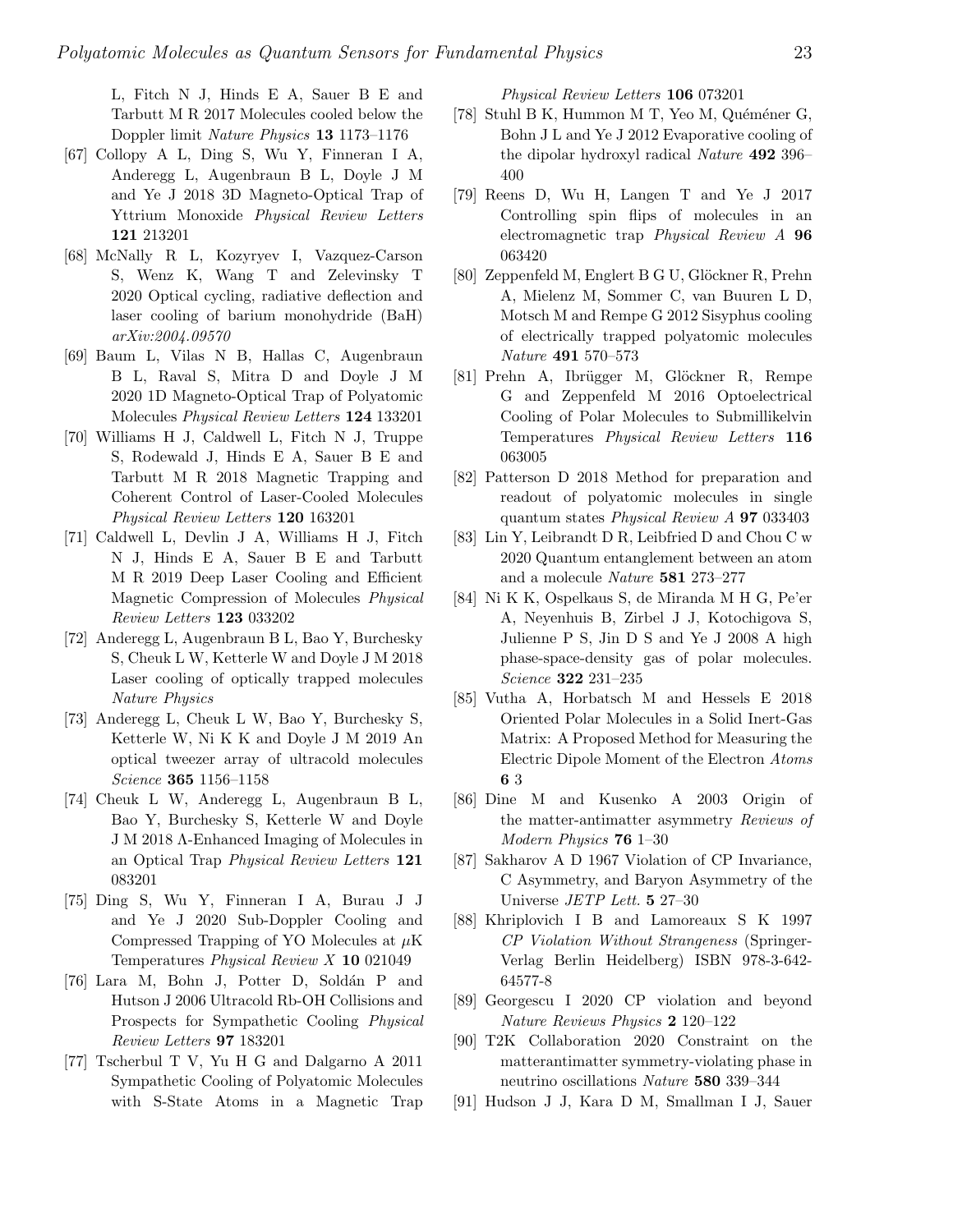B E, Tarbutt M R and Hinds E A 2011 Improved measurement of the shape of the electron Nature 473 493–496

- <span id="page-23-0"></span>[92] Commins E D and DeMille D 2010 The Electric Dipole Moment of the Electron Lepton Dipole Moments ed Roberts B L and Marciano W J (World Scientific) chap 14, pp 519–581
- <span id="page-23-1"></span>[93] Vutha A C, Campbell W C, Gurevich Y V, Hutzler N R, Parsons M, Patterson D, Petrik E, Spaun B, Doyle J M, Gabrielse G and DeMille D 2010 Search for the electric dipole moment of the electron with thorium monoxide Journal of Physics B: Atomic, Molecular and Optical Physics 43 74007
- <span id="page-23-2"></span>[94] Flambaum V V 2019 Enhanced nuclear Schiff moment and time-reversal violation in 229Thcontaining molecules Physical Review C 99 035501
- <span id="page-23-3"></span>[95] Fan M, Holliman C A, Shi X, Zhang H, Straus M W, Li X, Buechele S W and Jayich A M 2020 Optical mass spectrometry of cold RaOH+ and RaOCH3+ arXiv:2007.11614
- <span id="page-23-4"></span>[96] Baron J, Campbell W C, DeMille D, Doyle J M, Gabrielse G, Gurevich Y V, Hess P W, Hutzler N R, Kirilov E, Kozyryev I, O'Leary B R, Panda C D, Parsons M F, Petrik E S, Spaun B, Vutha A C and West A D 2014 Order of Magnitude Smaller Limit on the Electric Dipole Moment of the Electron Science 343 269–272
- <span id="page-23-5"></span>[97] Regan B, Commins E, Schmidt C and DeMille D 2002 New Limit on the Electron Electric Dipole Moment Physical Review Letters 88 071805
- <span id="page-23-6"></span>[98] Engel J, Ramsey-Musolf M J and van Kolck U 2013 Electric dipole moments of nucleons, nuclei, and atoms: The Standard Model and beyond Progress in Particle and Nuclear Physics 71 21–74
- <span id="page-23-7"></span>[99] Panda C D, Meisenhelder C, Verma M, Ang D G, Chow J, Lasner Z, Wu X, DeMille D, Doyle J M and Gabrielse G 2019 Attaining the shot-noise-limit in the ACME measurement of the electron electric dipole moment Journal of Physics B: Atomic, Molecular and Optical Physics 52 235003
- <span id="page-23-8"></span>[100] Ho C J, Devlin J A, Rabey I M, Yzombard P, Lim J, Wright S C, Fitch N J, Hinds E A, Tarbutt M R and Sauer B E 2020 New techniques for a measurement of the electrons electric dipole moment New Journal of Physics 22 053031
- <span id="page-23-9"></span>[101] Wu X, Han Z, Chow J, Ang D G, Meisenhelder C, Panda C D, West E P, Gabrielse G, Doyle J M and DeMille D 2020 The metastable Q3∆2 state of ThO: a new resource for the ACME electron EDM search New Journal of Physics 22 023013
- <span id="page-23-10"></span>[102] Hao Y, Paˇsteka L F, Visscher L, Aggarwal P, Bethlem H L, Boeschoten A, Borschevsky A, Denis M, Esajas K, Hoekstra S, Jungmann K, Marshall V R, Meijknecht T B, Mooij M C, Timmermans R G E, Touwen A, Ubachs W, Willmann L, Yin Y and Zapara A 2019 High accuracy theoretical investigations of CaF, SrF, and BaF and implications for lasercooling The Journal of Chemical Physics 151 034302
- <span id="page-23-11"></span>[103] Yang Z, Li J, Lin Q, Xu L, Wang H, Yang T and Yin J 2019 Laser-cooled HgF as a promising candidate to measure the electric dipole moment of the electron Physical Review A 99 032502
- <span id="page-23-12"></span>[104] Isaev T, Hoekstra S and Berger R 2010 Lasercooled RaF as a promising candidate to measure molecular parity violation Physical Review A 82 052521
- <span id="page-23-13"></span>[105] Garcia Ruiz R F, Berger R, Billowes J, Binnersley C L, Bissell M L, Breier A A, Brinson A J, Chrysalidis K, Cocolios T E, Cooper B S, Flanagan K T, Giesen T F, de Groote R P, Franchoo S, Gustafsson F P, Isaev T A, Koszorus A, Neyens G, Perrett H A, Ricketts C M, Rothe S, Schweikhard L, Vernon A R, Wendt K D A, Wienholtz F, Wilkins S G and Yang X F 2020 Spectroscopy of short-lived radioactive molecules Nature 581 396–400
- <span id="page-23-14"></span>[106] Denis M, Haase P A B, Timmermans R G E, Eliav E, Hutzler N R and Borschevsky A 2019 Enhancement factor for the electric dipole moment of the electron in the BaOH and YbOH molecules Physical Review A 99 042512
- <span id="page-23-15"></span>[107] Prasannaa V S, Shitara N, Sakurai A, Abe M and Das B P 2019 Enhanced sensitivity of the electron electric dipole moment from YbOH: The role of theory *Physical Review A* 99 062502
- <span id="page-23-16"></span>[108] Mitra R, Prasannaa V S, Sahoo B K, Tong X, Abe M and Das B P 2019 Mercury Hydroxide as a Promising Triatomic Molecule to Probe P,T-odd Interactions arXiv:1908.07360
- <span id="page-23-17"></span>[109] Gaul K and Berger R 2020 Ab initio study of parity and time-reversal violation in laser-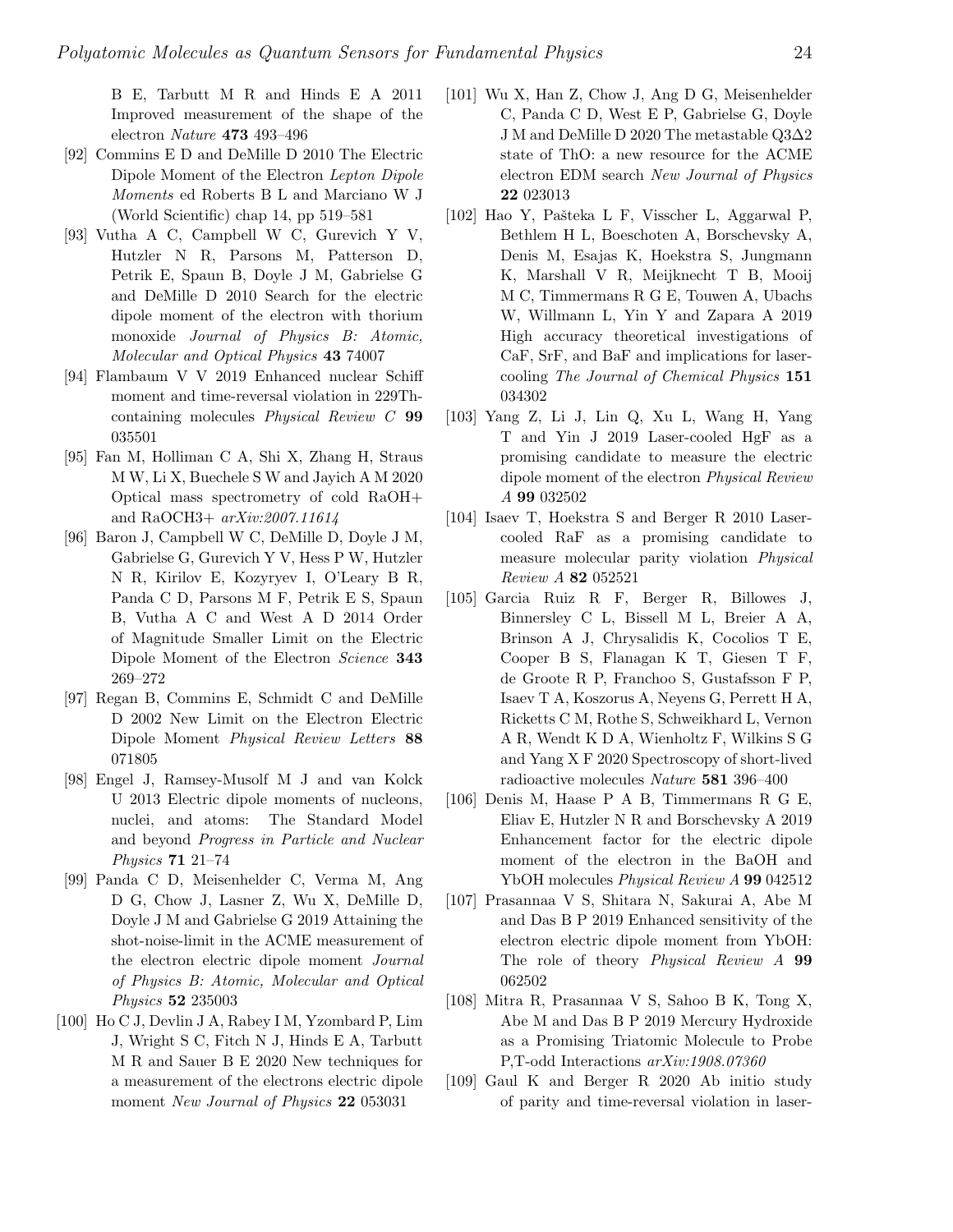coolable triatomic molecules Physical Review A 101 012508

- <span id="page-24-0"></span>[110] Nakhate S, Steimle T C, Pilgram N H and Hutzler N R 2019 The pure rotational spectrum of YbOH Chemical Physics Letters 715 105–108
- <span id="page-24-1"></span>[111] Steimle T C, Linton C, Mengesha E T, Bai X and Le A T 2019 Field-free, Stark, and Zeeman spectroscopy of the  $A2\Pi-2X\Sigma+$  transition of ytterbium monohydroxide Physical Review A 100 052509
- <span id="page-24-2"></span>[112] Mengesha E T, Le A T, Steimle T C, Cheng L, Zhang C, Augenbraun B L, Lasner Z and Doyle J 2020 Branching Ratios, Radiative Lifetimes, and Transition Dipole Moments for YbOH The Journal of Physical Chemistry A 124 3135– 3148
- <span id="page-24-3"></span>[113] Jadbabaie A, Pilgram N H, Klos J, Kotochigova S and Hutzler N R 2020 Enhanced molecular yield from a cryogenic buffer gas beam source via excited state chemistry New Journal of Physics 22
- <span id="page-24-4"></span>[114] Steimle T, Doyle J, Lasner Z, Augenbraun B, Mengesha E and Le A 2019 An Electronic Spectroscopic Study of a Molecular Beam Sample of YbOCH3 Proceedings of the 74th International Symposium on Molecular Spectroscopy (Urbana, Illinois: University of Illinois at Urbana-Champaign) ISBN 9781099778698
- <span id="page-24-5"></span>[115] Ginges J and Flambaum V 2004 Violations of fundamental symmetries in atoms and tests of unification theories of elementary particles Physics Reports 397 63–154
- <span id="page-24-6"></span>[116] Yamanaka N, Sahoo B K, Yoshinaga N, Sato T, Asahi K and Das B P 2017 Probing exotic phenomena at the interface of nuclear and particle physics with the electric dipole moments of diamagnetic atoms: A unique window to hadronic and semi-leptonic CP violation European Physical Journal A 53
- <span id="page-24-10"></span>[117] Commins E D, Jackson J D and DeMille D P 2007 The electric dipole moment of the electron: An intuitive explanation for the evasion of Schiffs theorem American Journal of Physics 75 532
- <span id="page-24-7"></span>[118] Sushkov O P, Flambaum V V and Khriplovich I B 1985 Possibility of investigating P- and T-odd nuclear forces in atomic and molecular experiments JETP 60 873
- <span id="page-24-8"></span>[119] Auerbach N, Flambaum V V and Spevak V 1996

Collective T - and P -Odd Electromagnetic Moments in Nuclei with Octupole Deformations Physical Review Letters 76 4316–4319

- <span id="page-24-9"></span>[120] Graner B, Chen Y, Lindahl E G and Heckel B R 2016 Reduced Limit on the Permanent Electric Dipole Moment of 199Hg Physical Review Letters 116 161601
- <span id="page-24-11"></span>[121] Bishof M, Parker R H, Bailey K G, Greene J P, Holt R J, Kalita M R, Korsch W, Lemke N D, Lu Z T, Mueller P, O'Connor T P, Singh J T and Dietrich M R 2016 Improved limit on the 225Ra electric dipole moment Physical Review C 94 025501
- <span id="page-24-12"></span>[122] Sachdeva N, Fan I, Babcock E, Burghoff M, Chupp T E, Degenkolb S, Fierlinger P, Haude S, Kraegeloh E, Kilian W, Knappe-Grüneberg S, Kuchler F, Liu T, Marino M, Meinel J, Rolfs K, Salhi Z, Schnabel A, Singh J T, Stuiber S, Terrano W A, Trahms L and Voigt J 2019 New Limit on the Permanent Electric Dipole Moment of 129Xe Using 3He Comagnetometry and SQUID Detection Physical Review Letters 123 143003
- <span id="page-24-13"></span>[123] Allmendinger F, Engin I, Heil W, Karpuk S, Krause H J, Niederländer B, Offenhäusser A, Repetto M, Schmidt U and Zimmer S 2019 Measurement of the permanent electric dipole moment of the 129Xe atom Physical Review A 100 022505
- <span id="page-24-14"></span>[124] Tardiff E R, Rand E T, Ball G C, Chupp T E, Garnsworthy A B, Garrett P, Hayden M E, Kierans C A, Lorenzon W, Pearson M R, Schaub C and Svensson C E 2014 The radon EDM apparatus Hyperfine Interactions 225 197–206
- <span id="page-24-15"></span>[125] Cho D, Sangster K and Hinds E A 1991 Search for time-reversal-symmetry violation in thallium fluoride using a jet source Physical Review A 44 2783–2799
- <span id="page-24-16"></span>[126] Clayburn N B, Wright T H, Norrgard E B, DeMille D and Hunter L R 2020 Measurement of the Molecular Dipole Moment and the Hyperfine and Omega Doublet Splittings of the B3Π1 state of Thallium Fluoride arXiv:2007.16101
- <span id="page-24-17"></span>[127] Kudashov A D, Petrov A N, Skripnikov L V, Mosyagin N S, Isaev T A, Berger R and Titov A V 2014 Ab initio study of radium monofluoride (RaF) as a candidate to search for parity- and time-and-parityviolation effects Physical Review A 90 052513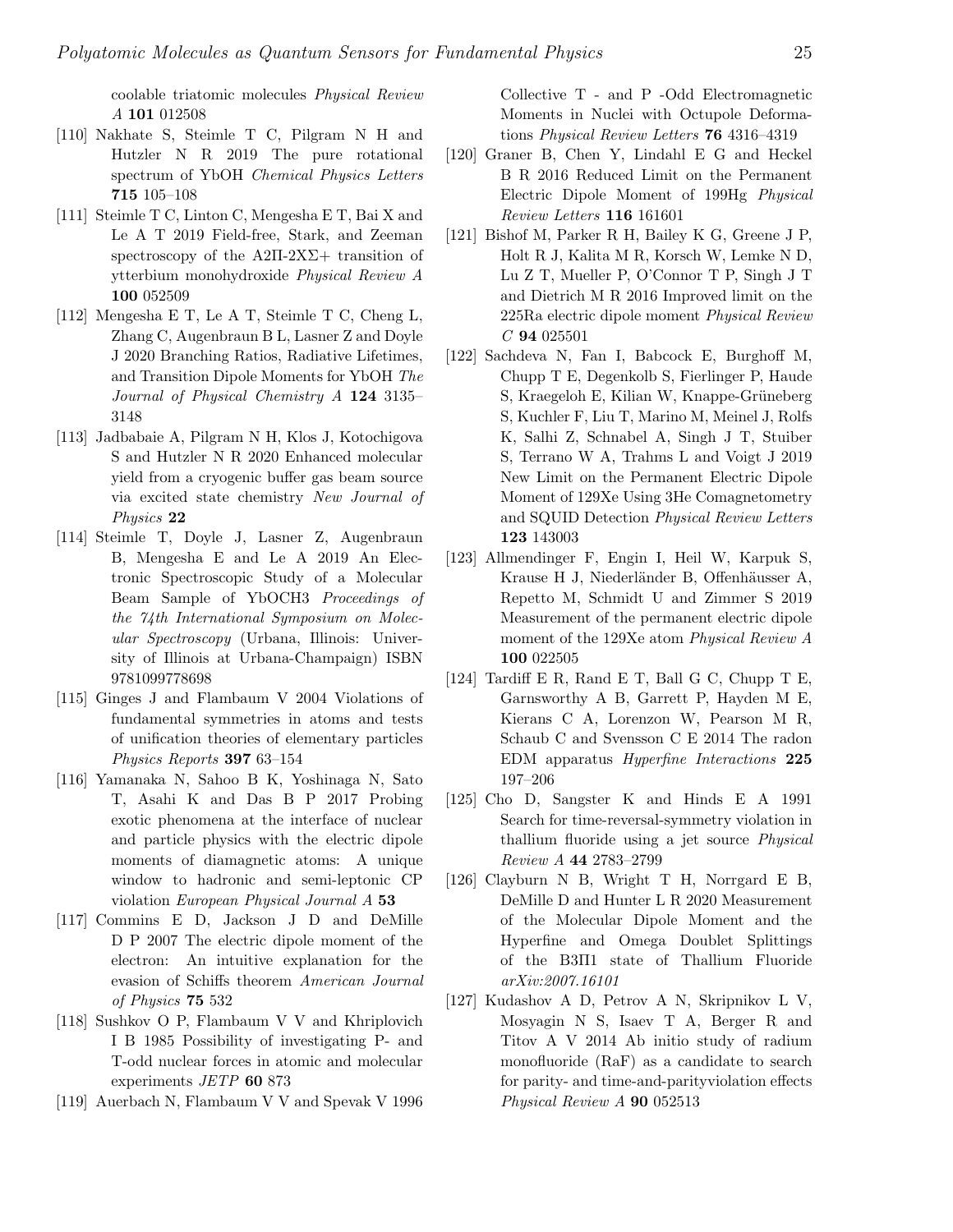- <span id="page-25-0"></span>[128] Gaffney L P, Butler P A, Scheck M, Hayes A B, Wenander F, Albers M, Bastin B, Bauer C, Blazhev A, Bönig S, Bree N, Cederkäll J, Chupp T, Cline D, Cocolios T E, Davinson T, De Witte H, Diriken J, Grahn T, Herzan A, Huyse M, Jenkins D G, Joss D T, Kesteloot N, Konki J, Kowalczyk M, Kröll T, Kwan E, Lutter R, Moschner K, Napiorkowski P, Pakarinen J, Pfeiffer M, Radeck D, Reiter P, Reynders K, Rigby S V, Robledo L M, Rudigier M, Sambi S, Seidlitz M, Siebeck B, Stora T, Thoele P, Van Duppen P, Vermeulen M J, von Schmid M, Voulot D, Warr N, Wimmer K, Wrzosek-Lipska K, Wu C Y and Zielinska M 2013 Studies of pear-shaped nuclei using accelerated radioactive beams Nature 497 199–204
- <span id="page-25-1"></span>[129] Lackenby B G and Flambaum V V 2018 Time reversal violating magnetic quadrupole moment in heavy deformed nuclei Physical Review D 98 115019
- <span id="page-25-2"></span>[130] Flambaum V V, DeMille D and Kozlov M G 2014 Time-Reversal Symmetry Violation in Molecules Induced by Nuclear Magnetic Quadrupole Moments Physical Review Letters 113 103003
- <span id="page-25-3"></span>[131] Flambaum V V 1994 Spin hedgehog and collective magnetic quadrupole moments induced by parity and time invariance violating interaction Physics Letters B 320 211–215
- <span id="page-25-4"></span>[132] Chupp T and Ramsey-Musolf M 2015 Electric dipole moments: A global analysis Physical Review C 91 035502
- <span id="page-25-5"></span>[133] Kudrin A V, Zaitsevskii A, Isaev T A, Maison D E and Skripnikov L V 2019 Towards the Search for Thallium Nuclear Schiff Moment in Polyatomic Molecules: Molecular Properties of Thallium Monocyanide (TlCN) Atoms 7 62
- <span id="page-25-6"></span>[134] Denis M, Hao Y, Eliav E, Hutzler N R, Nayak M K, Timmermans R G E and Borschesvky A 2020 Enhanced P,T-violating nuclear magnetic quadrupole moment effects in laser-coolable molecules The Journal of Chemical Physics 152 084303
- <span id="page-25-7"></span>[135] Maison D E, Skripnikov L V, Flambaum V V and Grau M 2020 Search for CP-violating nuclear magnetic quadrupole moment using the LuOH+ cation  $arXiv:2006.03848$
- <span id="page-25-8"></span>[136] Maison D E, Skripnikov L V and Flambaum V V 2019 Theoretical study of 173YbOH to search for the nuclear magnetic quadrupole moment

Physical Review A 100 032514

- <span id="page-25-9"></span>[137] Roberts B M, Dzuba V A and Flambaum V V 2015 Parity and Time-Reversal Violation in Atomic Systems Annu. Rev. Nucl. Part. Sci 65 63–86
- <span id="page-25-10"></span>[138] Zel'dovich Y B 1957 Electromagnetic interaction with parity violation Sov. Phys. JETP 33 1184
- <span id="page-25-11"></span>[139] Wood C S, Bennett S C, Cho D, Masterson B P, Roberts J L, Tanner C E and Wieman C E 1997 Measurement of Parity Nonconservation and an Anapole Moment in Cesium Science 275 1759–1763
- <span id="page-25-12"></span>[140] Haxton W C and Wieman C E 2001 Atomic Parity Nonconservation and Nuclear Anapole Moments Annual Review of Nuclear and Particle Science 51 261–293
- <span id="page-25-13"></span>[141] Dzuba V A, Flambaum V V and Stadnik Y V 2017 Probing Low-Mass Vector Bosons with Parity Nonconservation and Nuclear Anapole Moment Measurements in Atoms and Molecules Physical Review Letters 119 223201
- <span id="page-25-14"></span>[142] Flambaum V V and Khriplovich I V B 1985 On the enhancement of parity nonconserving effects in diatomic molecules Physics Letters 110A 121–125
- <span id="page-25-15"></span>[143] Kozlov M, Labzovskii L and Mitrushchenkov A 1991 Parity nonconservation in diatomic molecules in a strong constant magnetic field Sov. Phys. JETP 73 415
- <span id="page-25-16"></span>[144] DeMille D, Cahn S B, Murphree D, Rahmlow D A and Kozlov M G 2008 Using Molecules to Measure Nuclear Spin-Dependent Parity Violation Physical Review Letters 100 023003
- <span id="page-25-17"></span>[145] Norrgard E B, Barker D S, Eckel S, Fedchak J A, Klimov N N and Scherschligt J 2019 Nuclear-spin dependent parity violation in optically trapped polyatomic molecules Nature Communications Physics 2 77
- <span id="page-25-18"></span>[146] Altuntaş E, Ammon J, Cahn S B and DeMille D 2018 Demonstration of a Sensitive Method to Measure Nuclear-Spin-Dependent Parity Violation Physical Review Letters 120 142501
- <span id="page-25-20"></span>[147] Stadnik Y V and Flambaum V V 2014 Axioninduced effects in atoms, molecules, and nuclei: Parity nonconservation, anapole moments, electric dipole moments, and spin-gravity and spin-axion momentum couplings Physical Review D 89 043522
- <span id="page-25-19"></span>[148] Hao Y, Navrátil P, Norrgard E B, Iliaš M, Eliav E, Timmermans R G E, Flambaum V V and Borschevsky A 2020 Nuclear spin-dependent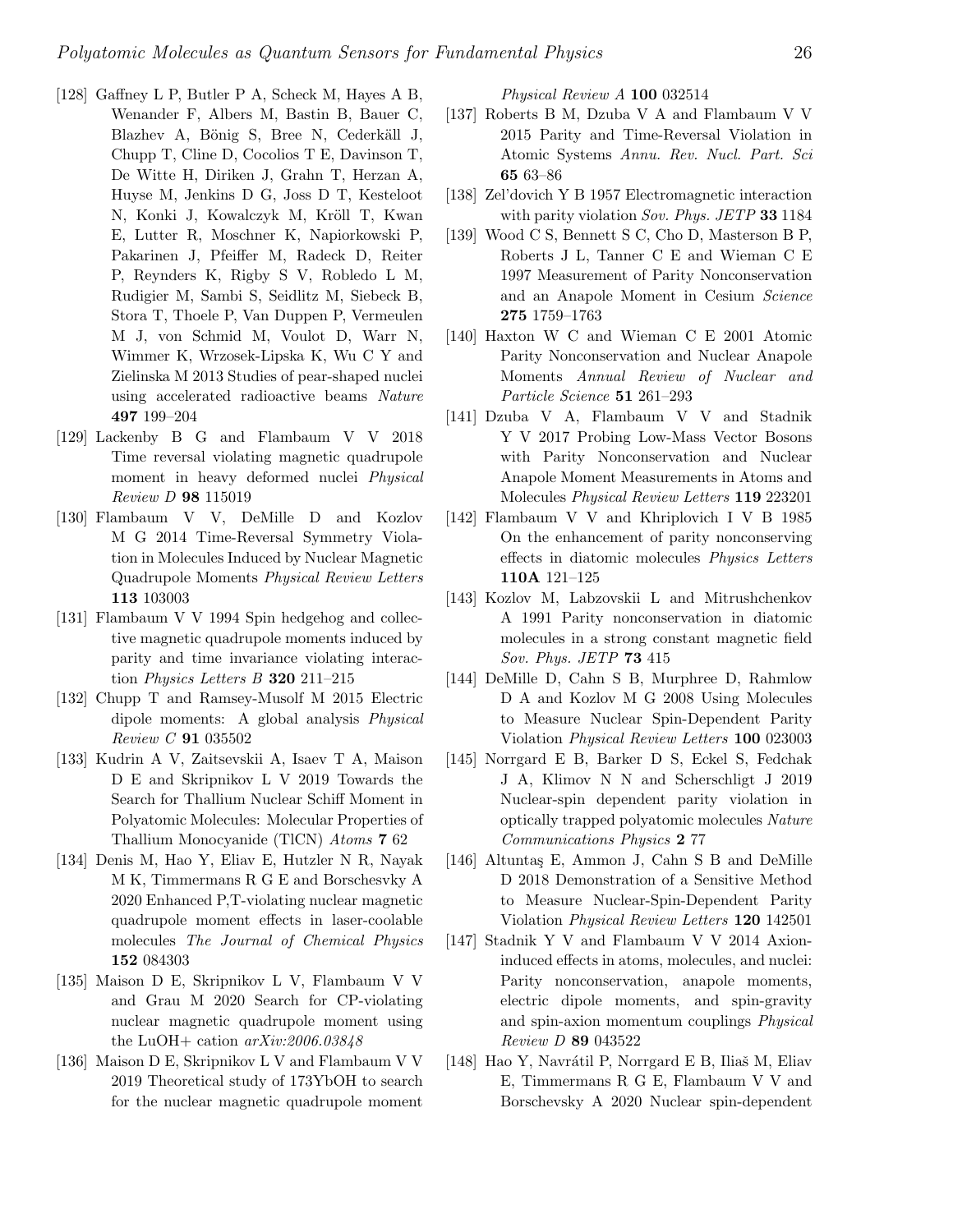parity-violating effects in light polyatomic molecules arXiv:2007.00922

- <span id="page-26-0"></span>[149] Flambaum V V, Dzuba V A and Harabati C 2017 Effect of nuclear quadrupole moments on parity nonconservation in atoms Physical Review A 96 012516
- <span id="page-26-1"></span>[150] Quack M, Stohner J and Willeke M 2008 Highresolution spectroscopic studies and theory of parity violation in chiral molecules. Annual review of physical chemistry 59 741–769
- <span id="page-26-2"></span>[151] Isaev T A and Berger R 2018 Towards Ultracold Chiral Molecules CHIMIA International Journal for Chemistry 72 375–378
- <span id="page-26-3"></span>[152] Planck Collaboration 2020 Planck 2018 results. VI. Cosmological parameters Astronomy & Astrophysics
- <span id="page-26-4"></span>[153] Jansen P, Bethlem H L and Ubachs W 2014 Perspective: Tipping the scales - search for drifting constants from molecular spectra Journal of Chemical Physics 140 14
- <span id="page-26-5"></span>[154] Kozlov M G and Levshakov S A 2013 Microwave and submillimeter molecular transitions and their dependence on fundamental constants Annalen der Physik 525 452–471
- <span id="page-26-6"></span>[155] Hanneke D, Kuzhan B and Lunstad A 2020 Optical clocks based on molecular vibrations as probes of variation of the proton-to-electron mass ratio arXiv:2007.15750
- <span id="page-26-7"></span>[156] Tiesinga E, Mohr P J, Newell D B and Taylor B N 2020 The 2018 CODATA Recommended Values of the Fundamental Physical Constants URL <http://physics.nist.gov/constants>
- <span id="page-26-8"></span>[157] Bekenstein J D 1982 Fine-structure constant: Is it really a constant? Physical Review D 25 1527–1539
- <span id="page-26-9"></span>[158] Stadnik Y V and Flambaum V V 2015 Can Dark Matter Induce Cosmological Evolution of the Fundamental Constants of Nature? Physical Review Letters 115 201301
- <span id="page-26-10"></span>[159] Dzuba V A, Flambaum V V and Webb J K 1999 Space-Time Variation of Physical Constants and Relativistic Corrections in Atoms Physical Review Letters 82 888–891
- <span id="page-26-11"></span>[160] Kozlov M G and Budker D 2019 Comment on Sensitivity Coefficients to Variation of Fundamental Constants Annalen der Physik 531 1800254
- <span id="page-26-12"></span>[161] Rosenband T, Hume D B, Schmidt P O, Chou C W, Brusch A, Lorini L, Oskay W H, Drullinger R E, Fortier T M, Stalnaker J E, Diddams S A, Swann W C, Newbury N R,

Itano W M, Wineland D J and Bergquist J C 2008 Frequency ratio of Al+ and Hg+ singleion optical clocks Science 319 1808–12

- <span id="page-26-13"></span>[162] Huntemann N, Lipphardt B, Tamm C, Gerginov V, Weyers S and Peik E 2014 Improved Limit on a Temporal Variation of mp/me from Comparisons of Yb+ and Cs Atomic Clocks Physical Review Letters 113 210802
- <span id="page-26-14"></span>[163] Godun R M, Nisbet-Jones P B R, Jones J M, King S A, Johnson L A M, Margolis H S, Szymaniec K, Lea S N, Bongs K and Gill P 2014 Frequency Ratio of Two Optical Clock Transitions in 171Yb+ and Constraints on the Time Variation of Fundamental Constants Physical Review Letters 113 210801
- <span id="page-26-15"></span>[164] McGrew W F, Zhang X, Leopardi H, Fasano R J, Nicolodi D, Beloy K, Yao J, Sherman J A, Schäffer S A, Savory J, Brown R C, Römisch S, Oates C W, Parker T E, Fortier T M and Ludlow A D 2019 Towards the optical second: verifying optical clocks at the SI limit Optica 6 448
- <span id="page-26-16"></span>[165] DeMille D, Sainis S, Sage J, Bergeman T, Kotochigova S and Tiesinga E 2008 Enhanced Sensitivity to Variation of me/mp in Molecular Spectra Physical Review Letters 100 043202
- <span id="page-26-17"></span>[166] Flambaum V and Kozlov M 2007 Enhanced Sensitivity to the Time Variation of the Fine-Structure Constant and mp/me in Diatomic Molecules Phys. Rev. Lett. 99 150801
- <span id="page-26-18"></span>[167] Kobayashi J, Ogino A and Inouye S 2019 Measurement of the variation of electron-toproton mass ratio using ultracold molecules produced from laser-cooled atoms Nature Communications 10 3771
- <span id="page-26-19"></span>[168] Zelevinsky T, Kotochigova S and Ye J 2008 Precision Test of Mass-Ratio Variations with Lattice-Confined Ultracold Molecules Physical Review Letters 100 043201
- <span id="page-26-20"></span>[169] Kondov S S, Lee C H, Leung K H, Liedl C, Majewska I, Moszynski R and Zelevinsky T 2019 Molecular lattice clock with long vibrational coherence Nature Physics 15 1118– 1122
- <span id="page-26-21"></span>[170] Kozlov M G 2013 Linear polyatomic molecules with Π ground state: Sensitivity to variation of the fundamental constants Physical Review A 87 032104
- <span id="page-26-22"></span>[171] Kozyryev I, Lasner Z and Doyle J M 2018 Enhanced Sensitivity to Ultralight Bosonic Dark Matter in the Spectra of the Linear